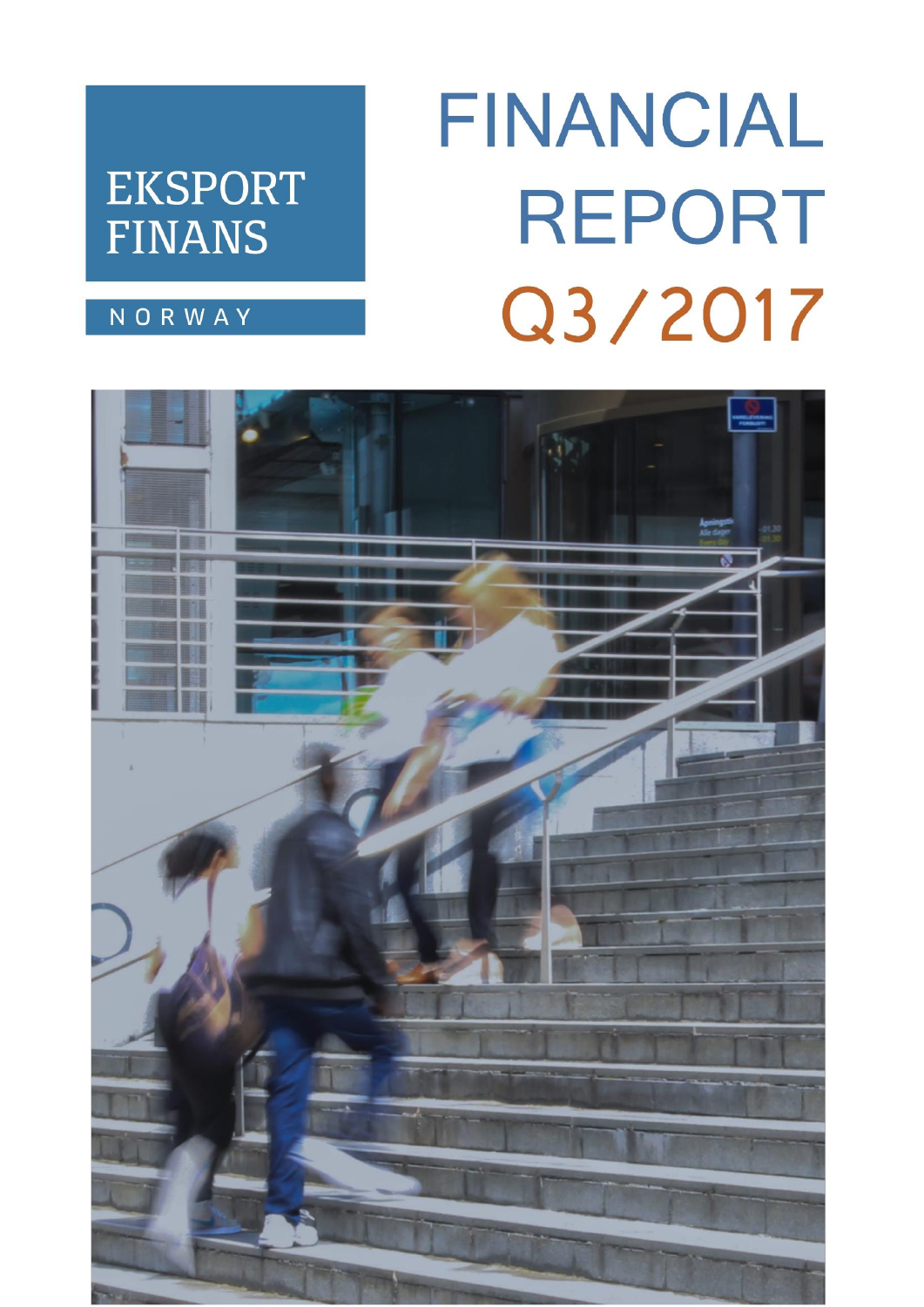Cover photo: Eksportfinans

Some of the information herein constitutes "forward-looking statements" within the meaning of Section 27A of the U.S. Securities Act of 1933, as amended and Section 21E of the U.S. Securities Exchange Act of 1934, as amended. These forward-looking statements rely on a number of assumptions concerning future events. These forward-looking statements involve known and unknown risks, uncertainties and other factors, many of which are outside of Eksportfinans' control, which may cause actual results to differ materially from any future results expressed or implied from the forward-looking statements. As a result, any forward-looking statements included herein should not be regarded as a representation that the plans, objectives, results or other actions discussed will be achieved. Please see the Company's Annual Report on Form 20-F filed with the U.S. Securities and Exchange Commission for a discussion of certain factors that may cause actual results, performance or events to be materially different from those referred to herein. Eksportfinans disclaims any intention or obligation to update or revise any forward-looking statements, whether as a result of new information, future events or otherwise.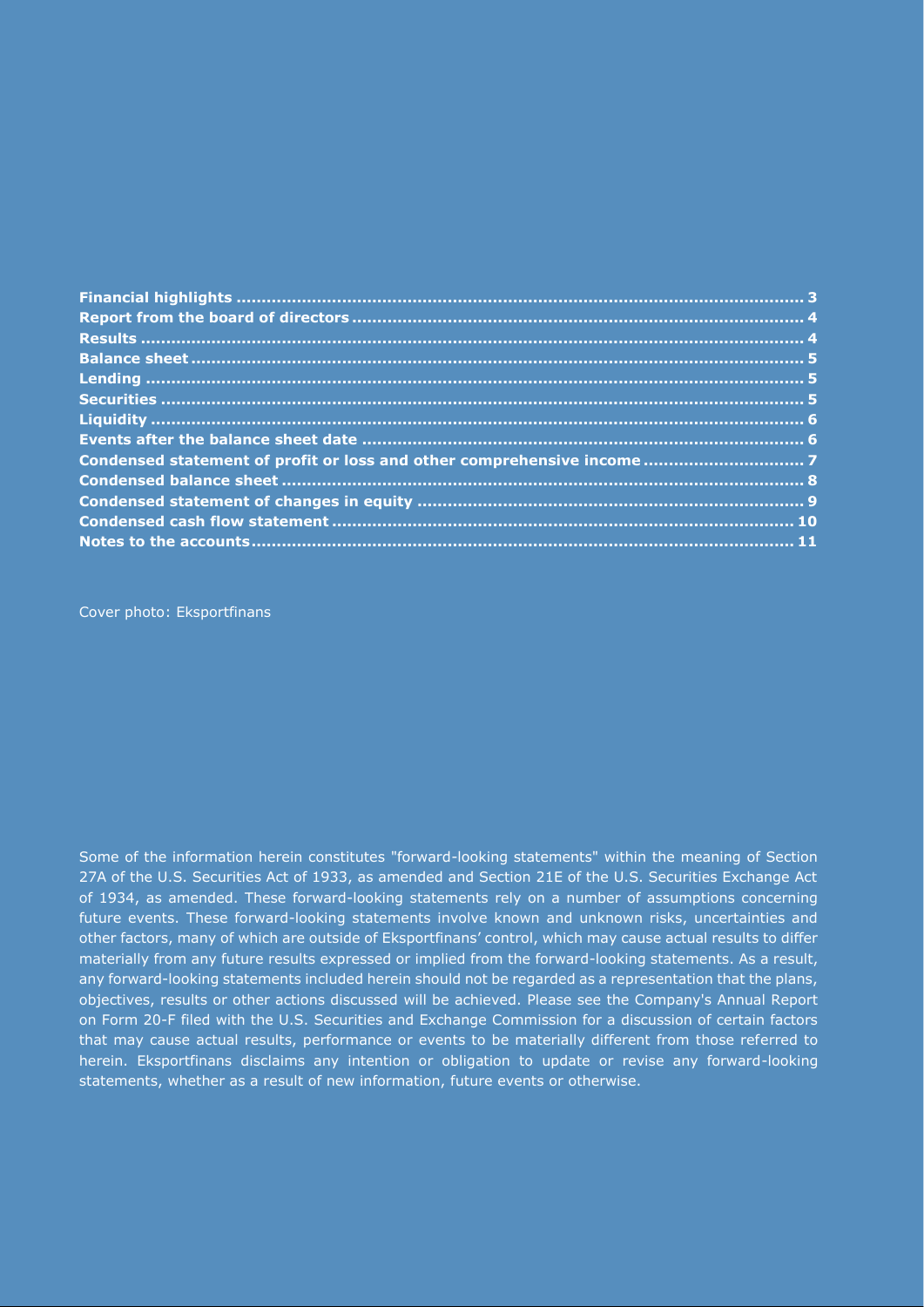### <span id="page-2-0"></span>Financial highlights

The information for the three quarters ended September 30, 2017 and 2016 are unaudited.

|                                                     |            | Third quarter | First nine months |           |  |
|-----------------------------------------------------|------------|---------------|-------------------|-----------|--|
| (NOK million)                                       | 2017       | 2016          | 2017              | 2016      |  |
|                                                     |            |               |                   |           |  |
| Net interest income                                 | 40         | 62            | 154               | 194       |  |
| Total comprehensive income 1)                       | (74)       | (61)          | (287)             | (165)     |  |
| Return on equity $2$ )                              | $(4.3\%)$  | $(3.4\%)$     | $(5.5\%)$         | $(3.0\%)$ |  |
| Net return on average assets and liabilities 3)     | $(0.29\%)$ | 0.11%         | 0.16%             | 0.20%     |  |
| Net operating expenses / average assets $4$ )       | 0.32%      | 0.19%         | 0.42%             | 0.21%     |  |
|                                                     |            |               |                   |           |  |
| <b>Total assets</b>                                 | 23,993     | 37,104        | 23,993            | 37,104    |  |
| Loans outstanding 5)                                | 12,669     | 20,274        | 12,669            | 20,274    |  |
| Public sector borrowers or guarantors <sup>6)</sup> | 45.3%      | 41.6%         | 45.3%             | 41.6%     |  |
| Core capital adequacy                               | 77.1%      | 50.0%         | 77.1%             | 50.0%     |  |
| Capital adequacy                                    | 77.1%      | 50.0%         | 77.1%             | 50.0%     |  |
|                                                     |            |               |                   |           |  |
| Exchange rate NOK/USD 7)                            | 7.9726     | 8.0517        | 7.9726            | 8.0517    |  |

#### **Definitions**

- 1) Total comprehensive income for the period includes net losses on financial instruments at fair value which amount to NOK 446 million for the first nine months of 2017 compared to net losses of NOK 650 million for the first nine months of 2016. For the third quarter of 2017 net losses on financial instruments at fair value amount to NOK 118 million compared to net losses on financial instruments at fair value of NOK 125 million in the third quarter of 2016.
- 2) Return on equity: Total comprehensive income for the period/average equity (average of opening and closing balance).
- 3) Net return on average assets and liabilities: The difference between net interest income/average interest generating assets and net interest expense/average interest-bearing liabilities (average of daily calculations for the period).
- 4) Net operating expenses (salaries and other administrative expenses + depreciation + other expenses other income)/average assets (average of opening and closing balance).
- 5) Total loans outstanding: Consists of loans due from customers and part of loans due from credit institutions in the balance sheet. Accrued interest and unrealized gains/(losses) are not included. For more information see notes 4, 5 and 6 to the accompanying condensed financial statements.
- 6) The ratio of public sector loans (municipalities, counties and Norwegian and foreign central government, including the Norwegian Guarantee Institute for Export Credits (GIEK) as borrowers or guarantors) to total lending.
- <span id="page-2-1"></span>7) Exchange rate at balance sheet date.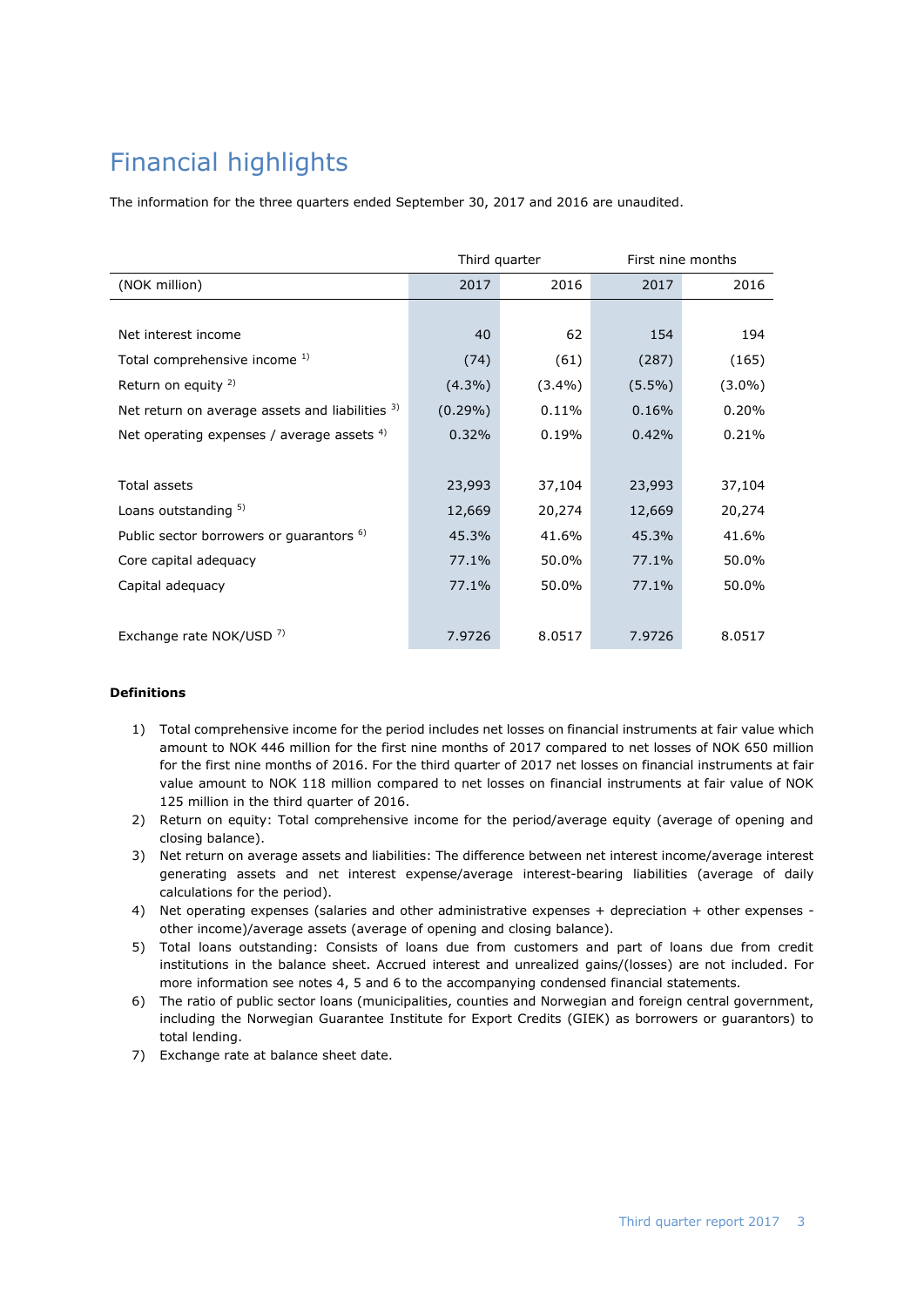### Report from the board of directors

### <span id="page-3-0"></span>Results

#### **Third quarter 2017**

Net interest income was NOK 40 million in the third quarter of 2017 compared to NOK 62 million in the same period of 2016. The decrease was mainly due to the reduction of interest generating assets.

Total comprehensive income was negative NOK 74 million in the third quarter of 2017, compared to negative NOK 61 million in the third quarter of 2016. The fluctuations in these figures are primarily due to unrealized losses and gains on Eksportfinans' own debt (as explained in the section "Net other operating income").

#### **First nine months 2017**

Net interest income was NOK 154 million in the first nine months of 2017 compared to NOK 194 million in the same period of 2016. The reduction is primarily due to a lower level of interest generating assets.

#### **Profit/(loss) for the period**

The comprehensive income was negative NOK 287 million in the first nine months of 2017. The comparable figure in 2016 was negative NOK 165 million. The fluctuations in these figures are primarily due to unrealized losses and gains on Eksportfinans' own debt (as explained in the section "Net other operating income").

Table 1 below shows the calculation of the non-IFRS measure of profit, excluding unrealized gains and losses on financial instruments and realized losses hedged by the Portfolio Hedge Agreement ("PHA"), with the corresponding return on equity. This calculation may be of interest to investors because it allows assessment of the performance of the underlying business operations without the volatility caused by fair value fluctuations, including specifically the reversal of previously recognized unrealized gains on Eksportfinans' own debt. This non-IFRS measure of profit amounted to NOK 32 million in the first nine months of 2017, compared to NOK 200 million in the same period of 2016. The decrease was mainly due to a gain booked in the first half-year of 2016 related to the sale of Eksportfinans' office property, partly offset by provisions made in connection with the now settled dispute with the Ministry of Trade, Industry and Fisheries regarding the 108-agreement, combined with lower net interest income in 2017.

|                                                                                                                                                                                                    |                      | Third quarter         |                     | First nine months       |
|----------------------------------------------------------------------------------------------------------------------------------------------------------------------------------------------------|----------------------|-----------------------|---------------------|-------------------------|
| (NOK million)                                                                                                                                                                                      | 2017                 | 2016                  | 2017                | 2016                    |
| Comprehensive income according to IFRS                                                                                                                                                             | (74)                 | (61)                  | (287)               | (165)                   |
| Net unrealized losses/(gains)<br>Unrealized gains/(losses) related to Glitnir $1$<br>Realized losses/(gains) hedged by the Portfolio Hedge Agreement<br>$(PHA)^2$<br>Tax effect of the items above | (132)<br>249<br>(29) | 121<br>O<br>0<br>(31) | 176<br>249<br>(106) | 416<br>71<br>O<br>(122) |
| Non-IFRS profit for the period excluding unrealized gains/(losses)<br>on financial instruments and excluding realized losses/(gains)<br>hedged by the PHA                                          | 14                   | 29                    | 32                  | 200                     |
| Return on equity based on profit for the period excluding<br>unrealized gains/(losses) on financial instruments and excluding<br>realized losses/(gains) hedged by the PHA                         | $0.6\%$              | 1.5%                  | 0.5%                | 3.5%                    |

#### **Table 1: Non-IFRS profit for the period**

1) Reversal of previously recognized gains/losses (at exchange rates applicable at reporting date).

2) Securities have been sold with realized gains/losses. These gains and losses are covered by the PHA, and will be settled according to that agreement. Eksportfinans therefore believes it is useful for investors to present this non-IFRS profit figure with such gains/losses excluded due to the economic arrangement under, and the accounting impacts of, the PHA.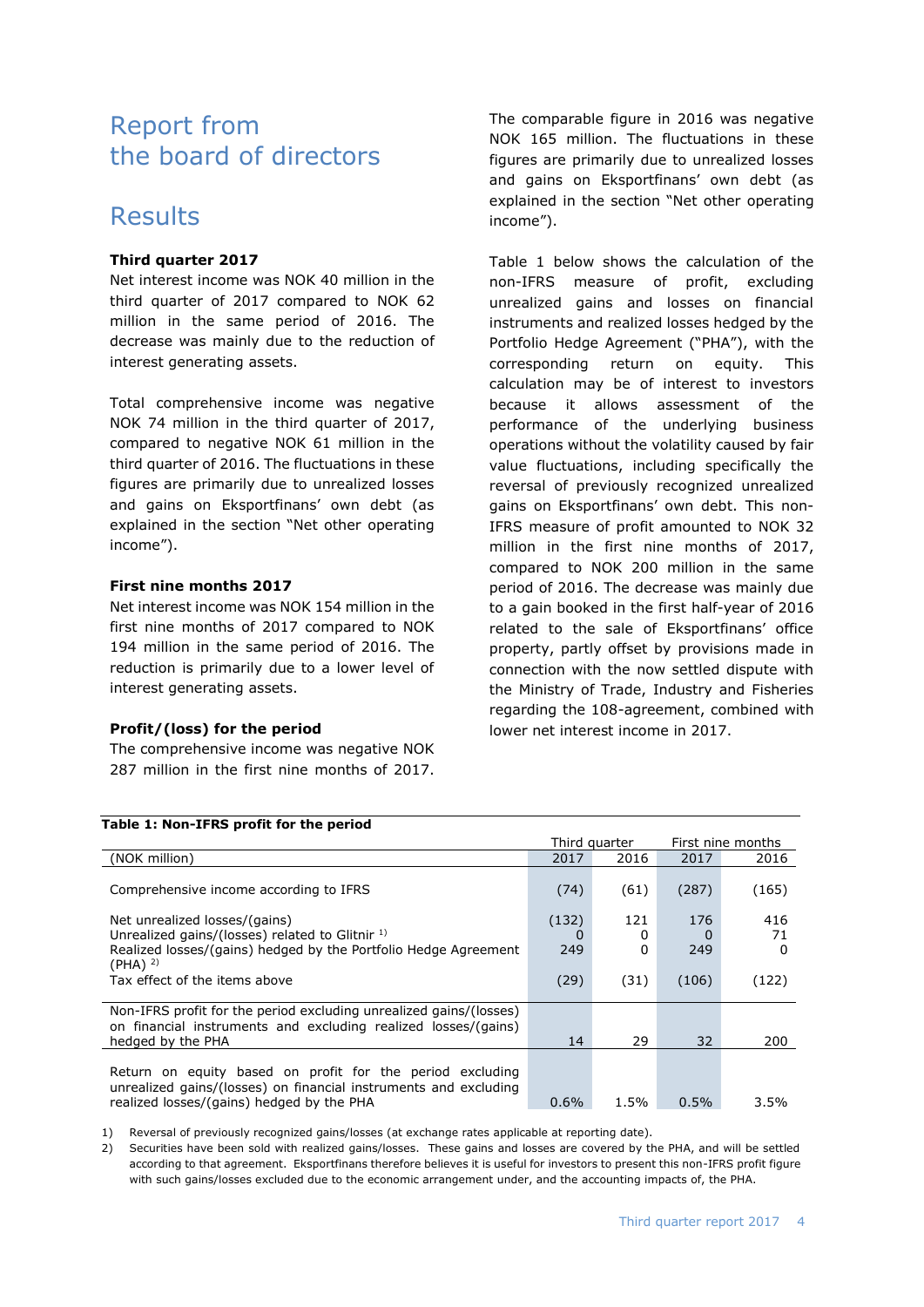#### **Net other operating income**

Net other operating income was negative NOK 447 million in the first nine months of 2017 compared to negative NOK 409 million in the first nine months of 2016. This was primarily due to fluctuations in the credit spreads of Eksportfinans' own debt. In the first nine months of 2017, unrealized losses on Eksportfinans' own debt amounted to NOK 527 million compared to unrealized gains of NOK 408 million in the same period of 2016 (see note 2 to the accompanying condensed financial statements). Net of derivatives, this resulted in an unrealized loss of NOK 440 million in the first nine months of 2017 (whereof around NOK 434 million was due to the before mentioned credit spread effects), compared to an unrealized loss of NOK 618 million in the same period of 2016 (see note 15 to the accompanying condensed financial statements).

The cumulative unrealized gain on Exportfinans' own debt net of derivatives (mainly due to credit spread effects), was NOK 370 million as of September 30, 2017, compared to NOK 810 million as of December 31, 2016 and NOK 1,010 million as of September 30, 2016.

#### **Total operating expenses**

Total operating expenses amounted to NOK 90 million in the first nine months of 2017, compared to NOK 85 million in the same period of 2016.

### <span id="page-4-0"></span>Balance sheet

Total assets amounted to NOK 24.0 billion at September 30, 2017, compared to NOK 33.2 billion at December 31, 2016 and NOK 37.1 billion at September 30, 2016. The reduction was due to scheduled repayments of debt.

Outstanding bond debt was NOK 14.5 billion at September 30, 2017, compared to NOK 22.6 billion at December 31, 2016 and NOK 25.4 billion at September 30, 2016. Eksportfinans has revived its Commercial Paper (CP) borrowings under the Euro Commercial Paper program, with outstanding CP of NOK 573 million as of September 30, 2017.

The core capital ratio was 77.1 percent at September 30, 2017, compared to 61.0 percent at December 31, 2016 and 50.0 percent at September 30, 2016.

### <span id="page-4-1"></span>Lending

The volume of total outstanding loans was NOK 12.7 billion at September 30, 2017, compared to NOK 18.3 billion at December 31, 2016 and NOK 20.3 billion at September 30, 2016. The decrease in volume of outstanding loans is a function of maturing loans in combination with no new lending.

### <span id="page-4-2"></span>**Securities**

The securities portfolio was NOK 6.2 billion at September 30, 2017, compared to NOK 8.8 billion at December 31, 2016 and NOK 9.1 billion at September 30, 2016.

The securities portfolio consists of two subportfolios. The first is subject to the PHA with Eksportfinans' shareholders which has been in place since February 29, 2008 (the "PHA portfolio"), and the second is maintained for the purpose of liquidity (the "liquidity reserve portfolio").

The fair value of the PHA portfolio was NOK 2.6 billion at September 30, 2017, compared to NOK 4.4 billion at December 31, 2016, and NOK 5.0 billion at September 30, 2016. For further information on the PHA see note 14 to the accompanying condensed financial statements.

The fair value of the liquidity reserve portfolio was NOK 3.6 billion at September 30, 2017, compared to NOK 4.4 billion at December 31, 2016 and NOK 4.1 billion at September 30, 2016.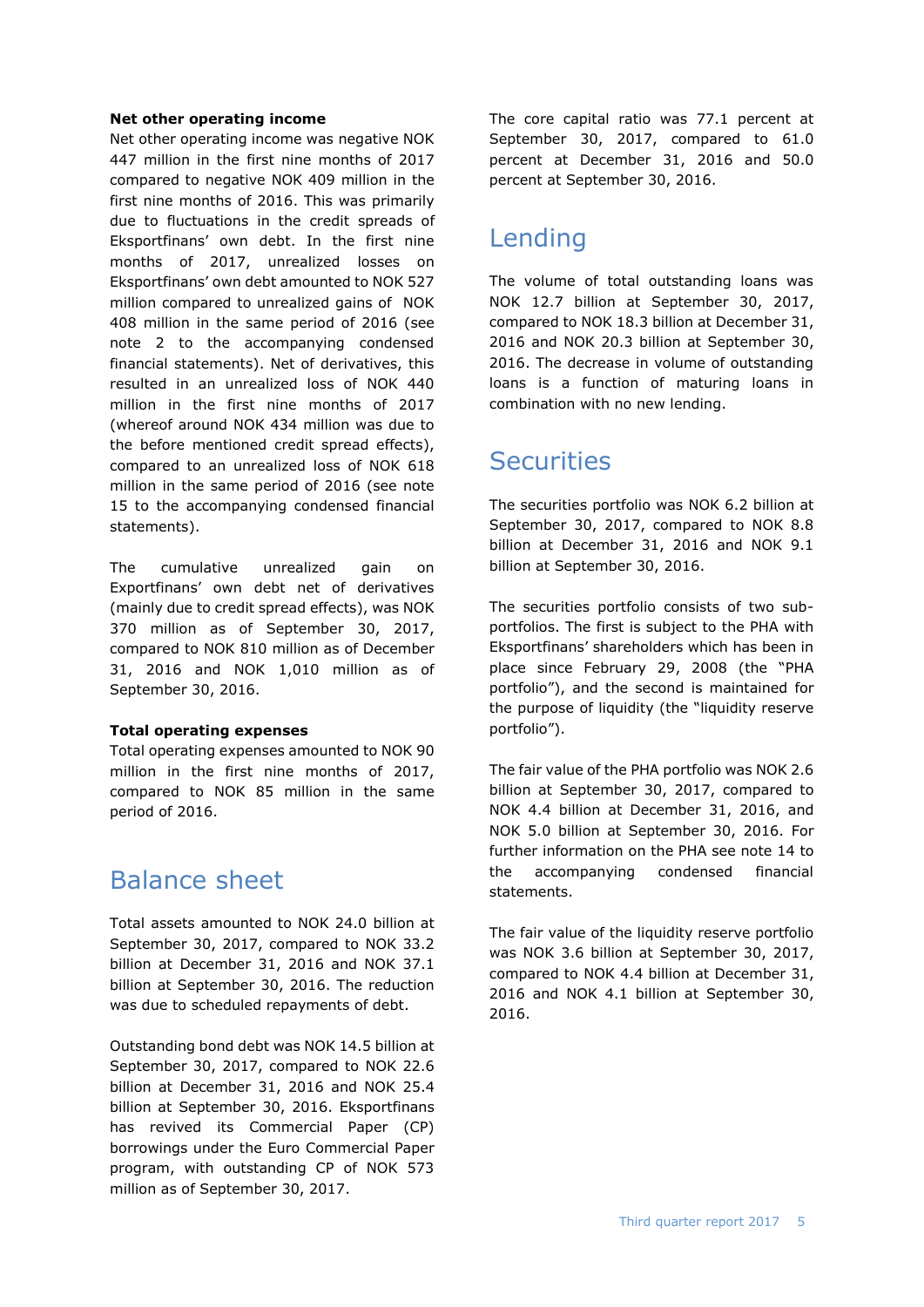#### **Table 2: Estimated cumulative liquidity**

|                                        |               | Estimated      |                |                         |
|----------------------------------------|---------------|----------------|----------------|-------------------------|
|                                        | Estimated     | loan           | Estimated      | Estimated               |
|                                        | debt maturing | receivables    | investments    | cumulative              |
| (NOK billion)                          | 2)            | maturing $3$ ) | maturing $4$ ) | liquidity <sup>5)</sup> |
|                                        |               |                |                |                         |
| Short-term liquidity at Sept. 30, 2017 |               |                |                |                         |
| 1)                                     |               |                |                | 4.4                     |
| 2017                                   | 1.4           | 0.5            | 0.2            | 3.7                     |
| 2018                                   | 1.6           | 3.2            | 0.4            | 5.7                     |
| 2019                                   | 4.2           | 2.9            | 0.3            | 4.7                     |
| 2020                                   | 1.1           | 2.1            | 0.3            | 5.9                     |
| 2021                                   | 2.0           | 1.2            | 0.3            | 5.3                     |
| 2022                                   | 0.4           | 0.9            | 0.2            | 6.1                     |
| 2023                                   | 0.2           | 0.5            | 0.2            | 6.5                     |
| 2024                                   | 0.1           | 0.4            | 0.2            | 7.1                     |
| Thereafter                             | 3.4           | 1.1            | 0.6            | 5.4                     |
| Total                                  | 14.4          | 12.7           | 2.7            |                         |

1) Short-term liquidity is comprised of the sum of the liquidity reserve portfolio (at fair value) and deposits.

2) Principal amount of own debt securities. The column includes single- and multi-callable issues. Includes principal cash flows of derivatives economically hedging structured bond debt. For the structured bond debt with call and trigger options, the expected maturity is estimated using a sophisticated valuation system. The actual maturities might differ from these estimations.

3) Represents principal amount of loan receivables.

4) Represents principal amount of investments in the PHA portfolio.

5) Represents estimated cumulative liquidity at year-end (calculated as the amount at prior period end minus estimated long-term debt maturing during period plus estimated loans receivable and long-term investments maturing during the period) except for the first row which states the actual liquidity at September 30, 2017.

### <span id="page-5-0"></span>**Liquidity**

At September 30, 2017, short-term liquidity amounted to NOK 4.4 billion, consisting of the liquidity reserve portfolio of NOK 3.6 billion and cash equivalents of NOK 0.8 billion. Including the PHA portfolio of NOK 2.6 billion, total liquidity reserves amounted to NOK 7.0 billion at September 30, 2017.

The company manages liquidity risk both through matching maturities for assets and liabilities and through stress-testing for the short and medium term. A maturity analysis of financial liabilities based on expected maturities is included in note 16 to the accompanying condensed financial statements.

Table 2 above shows cumulative liquidity, as measured by short-term liquidity as of September 30, 2017, plus maturing loans and investments and minus maturing bond debt, based on estimated maturities.

During the third quarter of 2017, there has been a small change in the liquidity position due to foreign exchange rate fluctuations and movements in key market risk factors, primarily on the debt portfolio. Liquidity reserves combined with the company's liquidity contingency plans constitute a robust liquidity situation. Contingency plans comprise repo of securities, issuance of commercial paper, issuance of bond debt and sale of assets.

### <span id="page-5-1"></span>Events after the balance sheet date

There are no events after the balance sheet date materially affecting the financial statements.

> Oslo, November 2, 2017 EKSPORTFINANS ASA The board of directors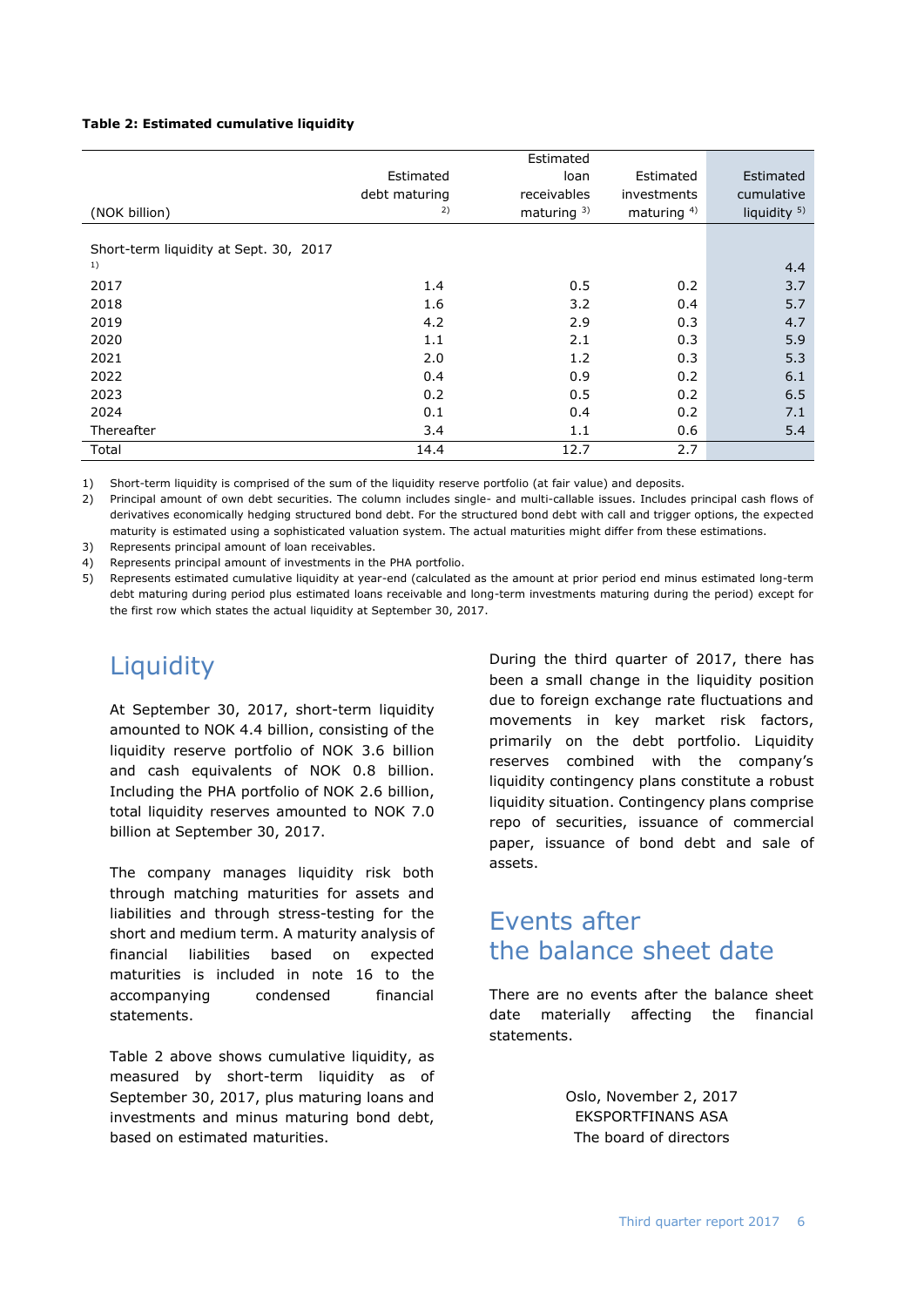### <span id="page-6-0"></span>Condensed statement of profit or loss and other comprehensive income

The information for the three- and nine months ended September 30, 2017 and 2016 is unaudited.

|                                            |                          | Third quarter | First nine months |       |      |
|--------------------------------------------|--------------------------|---------------|-------------------|-------|------|
| (NOK million)                              | 2017                     | 2016          | 2017              | 2016  | Note |
|                                            |                          |               |                   |       |      |
| Interest and related income                | 147                      | 286           | 506               | 1,008 |      |
| Interest and related expenses              | 107                      | 224           | 352               | 814   |      |
| <b>Net interest income</b>                 | 40                       | 62            | 154               | 194   |      |
|                                            |                          |               |                   |       |      |
| Net commissions related to banking         | (1)                      | $\Omega$      |                   |       |      |
| services                                   |                          |               | (1)               | 0     |      |
| Net gains/(losses) on                      |                          |               |                   |       |      |
| financial instruments at fair value        | (118)                    | (125)         | (446)             | (650) | 2,15 |
| Other income                               | $\Omega$                 | 0             | $\Omega$          | 242   |      |
| Net other operating income/(loss)          | (119)                    | (125)         | (447)             | (409) |      |
|                                            |                          |               |                   |       |      |
| <b>Total operating income</b>              | (79)                     | (63)          | (293)             | (215) |      |
|                                            |                          |               |                   |       |      |
| Salaries and other administrative expenses | 18                       | 16            | 79                | 71    |      |
| Depreciations                              | $\Omega$                 | 0             | 1                 | 5     |      |
| Other expenses                             | $\overline{\phantom{a}}$ | 2             | 10                | 9     |      |
| <b>Total operating expenses</b>            | 20                       | 18            | 90                | 85    |      |
|                                            |                          |               |                   |       |      |
| <b>Pre-tax operating loss</b>              | (99)                     | (81)          | (383)             | (300) |      |
|                                            |                          |               |                   |       |      |
| <b>Taxes</b>                               | (25)                     | (20)          | (96)              | (135) |      |
| Profit/loss for the period                 | (74)                     | (61)          | (287)             | (165) |      |
|                                            |                          |               |                   |       |      |
| Other comprehensive income                 | $\Omega$                 | 0             | $\mathbf 0$       | 0     |      |
| <b>Total comprehensive income</b>          | (74)                     | (61)          | (287)             | (165) |      |
|                                            |                          |               |                   |       |      |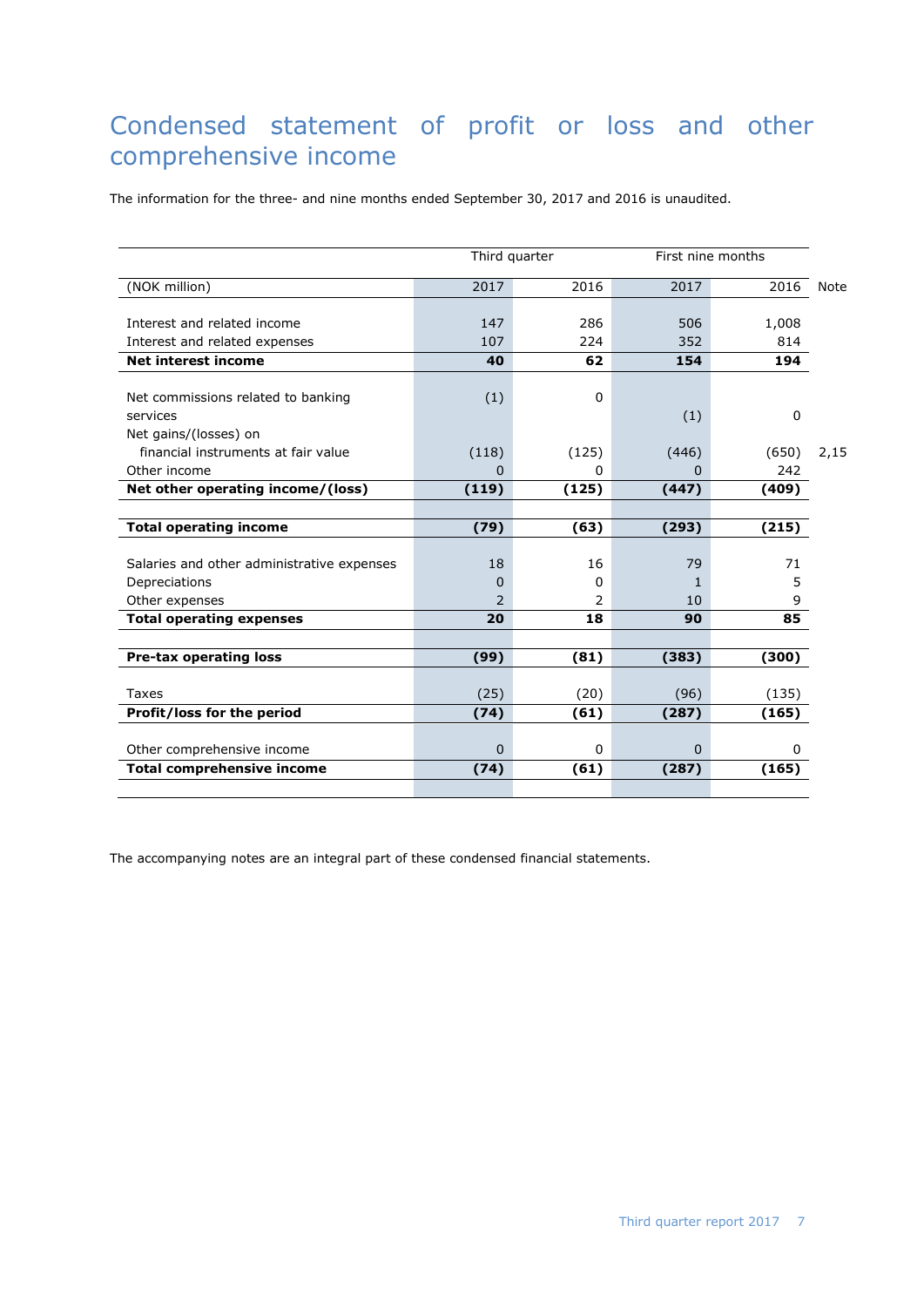### <span id="page-7-0"></span>Condensed balance sheet

| (NOK million)                              | Sep 30, 2017  | Dec 31, 2016 | Sep 30,2016 | Note    |
|--------------------------------------------|---------------|--------------|-------------|---------|
|                                            |               |              |             |         |
| Loans due from credit institutions 1)      | 1,753         | 2,251        | 2,553       | 4,6,7   |
| Loans due from customers <sup>2)</sup>     | 11,823        | 17,270       | 18,876      | 5, 6, 7 |
| Securities                                 | 6,198         | 8,823        | 9,121       | 8       |
| <b>Financial derivatives</b>               | 1,324         | 1,804        | 2,642       |         |
| Deferred tax asset                         | 329           | 233          | 156         |         |
| Fixed assets                               | $\mathcal{P}$ | 4            | 4           | 9       |
| Other assets                               | 2,564         | 2,786        | 3,752       | 10      |
| <b>Total assets</b>                        | 23,993        | 33,171       | 37,104      |         |
|                                            |               |              |             |         |
| Bond debt $3$ )                            | 14,520        | 22,620       | 25,398      | 11      |
| <b>Financial derivatives</b>               | 1,900         | 2,400        | 2,527       |         |
| Taxes payable                              | 0             | 17           | 0           |         |
| Other liabilities                          | 660           | 935          | 1,810       | 12      |
| Provisions                                 | 135           | 134          | 125         |         |
| <b>Total liabilities</b>                   | 17,215        | 26,106       | 29,860      |         |
|                                            |               |              |             |         |
| Share capital                              | 2,771         | 2,771        | 2,771       |         |
| Reserve for unrealized gains               | 81            | 81           | 404         |         |
| Other equity                               | 3,926         | 4,213        | 4,069       |         |
| Total shareholders' equity                 | 6,778         | 7,065        | 7,244       |         |
|                                            |               |              |             |         |
| Total liabilities and shareholders' equity | 23,993        | 33,171       | 37,104      |         |
|                                            |               |              |             |         |
|                                            |               |              |             |         |

1) Of NOK 1,753 million at September 30, 2017, NOK 1,653 million is measured at fair value through profit or loss and NOK 100 million is measured at amortized cost. Of NOK 2,251 million at December 31, 2016, NOK 2,208 million is measured at fair value through profit or loss and NOK 43 million is measured at amortized cost. Of NOK 2,553 million at September 30, 2016, NOK 2,469 million is measured at fair value through profit or loss and NOK 84 million is measured at amortized cost.

2) Of NOK 11,823 million at September 30, 2017, NOK 4,742 million is measured at fair value through profit or loss and NOK 7,081 million is measured at amortized cost. Of NOK 17,270 million at December 31, 2016, NOK 6,484 million is measured at fair value through profit or loss and NOK 10,786 million is measured at amortized cost. Of NOK 18,876 million at September 30, 2016, NOK 7,342 million is measured at fair value through profit or loss and NOK 11,534 million is measured at amortized cost.

3) Of NOK 14,520 million at September 30, 2017, NOK 7,140 million is measured at fair value through profit or loss and NOK 7,380 million is measured at amortized cost. Of NOK 22,620 million at December 31, 2016, NOK 11,286 million is measured at fair value through profit or loss and NOK 11,334 million is measured at amortized cost. Of NOK 25,398 million at September 30, 2016, NOK 13,332 million is measured at fair value through profit or loss and NOK 12,066 million is measured at amortized cost.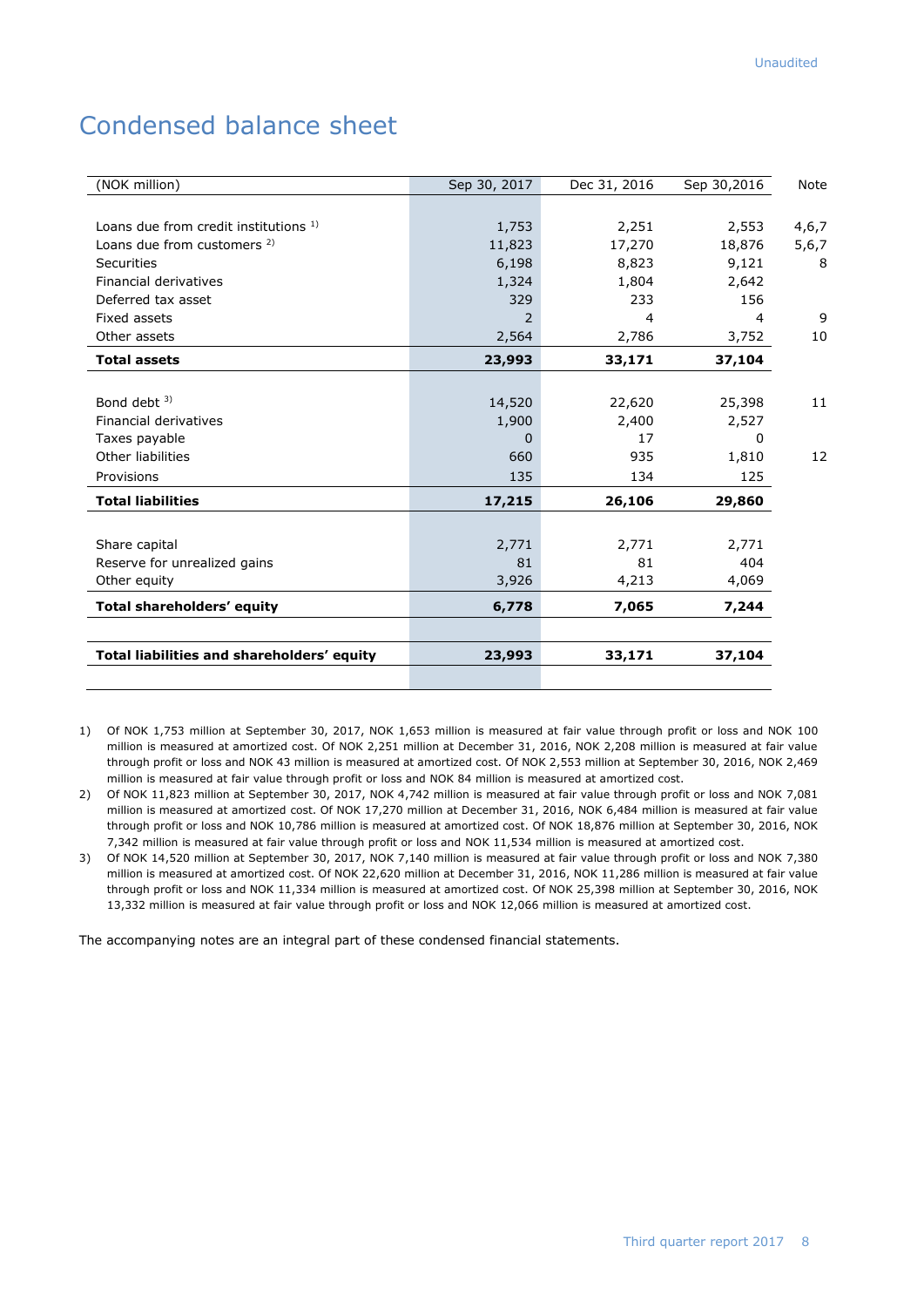### <span id="page-8-0"></span>Condensed statement of changes in equity

| (NOK million)                                                   | Share<br>capital <sup>1</sup> | Reserve<br>unrealized<br>gains | Other equity | Comprehensive<br>Income $2$ ) | Total<br>equity |
|-----------------------------------------------------------------|-------------------------------|--------------------------------|--------------|-------------------------------|-----------------|
| Equity at January 1, 2016                                       | 2,771                         | 566                            | 4,072        | 0                             | 7,409           |
| Actuarial gains/(losses) and other<br>comprehensive income      | 0                             | (162)                          | 162          | 0                             | 0               |
| Profit/(loss) for the period                                    | 0                             | 0                              | 0            | (165)                         | (165)           |
| Equity at September 30, 2016                                    | 2,771                         | 404                            | 4,234        | (165)                         | 7,244           |
| Equity at January 1, 2017<br>Actuarial gains/(losses) and other | 2,771                         | 81                             | 4,213        | 0                             | 7,065           |
| comprehensive income                                            | 0                             | 0                              | $\Omega$     | 0                             | 0               |
| Profit/(loss) for the period                                    | 0                             | 0                              | 0            | (287)                         | (287)           |
| Equity at September 30, 2017                                    | 2,771                         | 81                             | 4,213        | (287)                         | 6,778           |

1) Restricted equity that cannot be paid out to the owners without a shareholder resolution to reduce the share capital in accordance with the Public Limited Companies Act under Norwegian Law.

2) The allocation of income for the period between the reserve for unrealized gains and other equity show that if the allocation was performed at this date, it would have emptied the reserve for unrealized gains and reduced other equity by NOK 206 million. The closing balances would have been NOK 0 million for the reserve for unrealized gains, and NOK 4,007 million for other equity.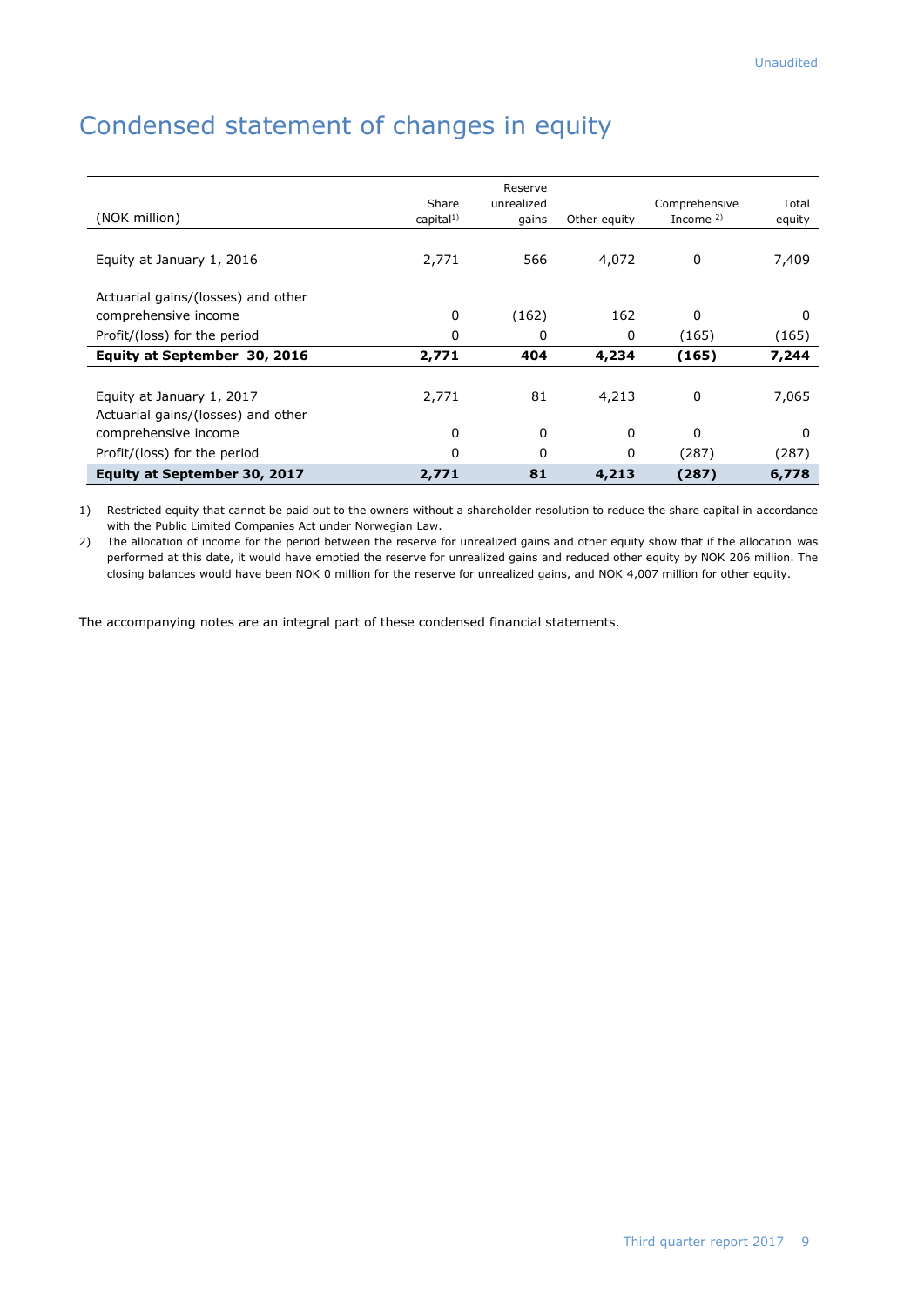### <span id="page-9-0"></span>Condensed cash flow statement

|                                                                                     | First nine months |              |
|-------------------------------------------------------------------------------------|-------------------|--------------|
| (NOK million)                                                                       | 2017              | 2016         |
| Pre-tax operating profit/(loss)                                                     | (383)             | (300)        |
| Provided by operating activities:                                                   |                   |              |
| Accrual of contribution from the Norwegian government                               | (82)              | (51)         |
| Unrealized losses/(gains) on financial instruments at fair value                    | 176               | 416          |
| Realized losses on financial instruments at fair value through profit and loss (non |                   |              |
| cash item)                                                                          | $\Omega$          | 165          |
| Depreciation                                                                        | $\mathbf{1}$      | 5            |
| Principal collected on loans                                                        | 5,070             | 6,949        |
| Purchase of financial investments (trading)                                         | (12, 372)         | (13, 412)    |
| Proceeds from sale or redemption of financial investments (trading)                 | 14,071            | 27,743       |
| Contribution paid by the Norwegian government                                       | 100               | 0            |
| Taxes paid                                                                          | (17)              | (75)         |
| Changes in:                                                                         |                   |              |
| Accrued interest receivable                                                         | 204               | (4)          |
| Other receivables                                                                   | 44                | 991          |
| Accrued expenses and other liabilities                                              | (346)             | 10           |
| Net cash flow from operating activities                                             | 6,466             | 22,437       |
|                                                                                     |                   |              |
| Proceeds from sale or redemption of financial investments                           | 1,306             | 2            |
| Net cash flow from financial derivatives                                            | (578)             | (1, 549)     |
| Net cash flow from investing activities                                             | 728               | (1, 547)     |
| Net proceeds from issuance of commercial paper debt                                 | 1,165             | 0            |
| Repayments of commercial paper debt                                                 | (591)             | 0            |
| Net proceeds from issuance of bond debt                                             | 2,000             | <sup>0</sup> |
| Principal payments on bond debt                                                     | (9,953)           | (22, 598)    |
| Net cash flow from financing activities                                             | (7, 379)          | (22, 598)    |
|                                                                                     |                   |              |
| Net change in cash and cash equivalents <sup>1)</sup>                               | (185)             | (1,708)      |
| Cash and cash equivalents at beginning of period                                    | 1,010             | 2,827        |
| Effect of exchange rates on cash and cash equivalents                               | (16)              | (199)        |
| Cash and cash equivalents <sup>1)</sup> at end of period                            | 809               | 920          |
|                                                                                     |                   |              |

1) Cash equivalents are defined as bank deposits with original maturity less than three months. See note 4.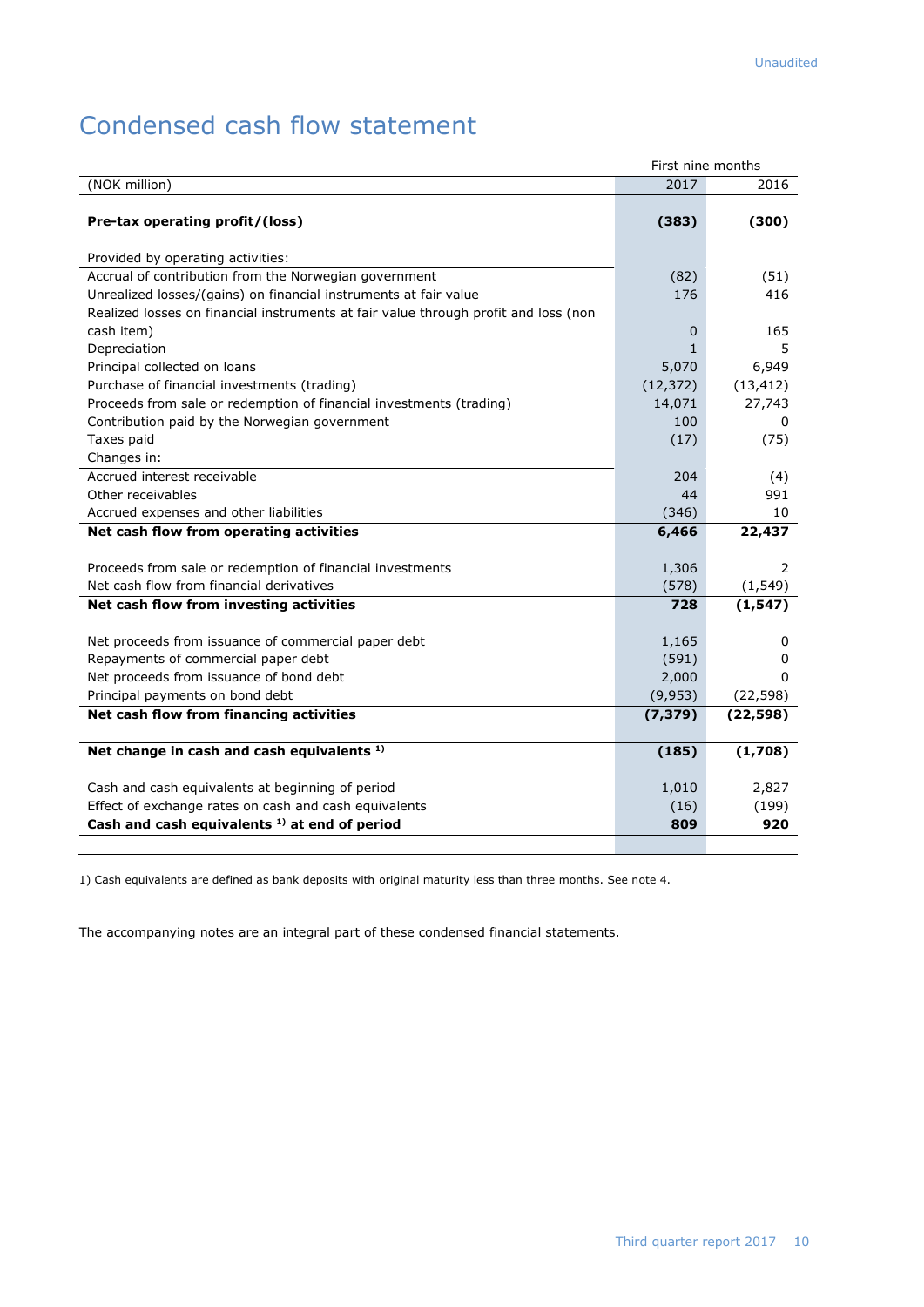### <span id="page-10-0"></span>Notes to the accounts

#### 1. Accounting policies

Eksportfinans' third quarter condensed interim financial statements have been presented in accordance with International Financial Reporting Standards (**IFRS**), in line with IFRS as adopted by the European Union (**EU**). The condensed interim financial statements have been prepared in accordance with IAS 34, Interim Financial Reporting.

Except for the changed presentation of interest income and expenses related to the 108 agreement, described below, the accounting policies and methods of computation applied in the preparation of these condensed interim financial statements (including information as of and for the year ended December 31, 2016) are the same as those applied in Eksportfinans' annual financial statements of 2016. Those financial statements were approved for issue by the Board of Directors on February 16, 2017 and included in the company's Annual Report on Form 20-F for the year-end December 31, 2016. These policies have been consistently applied to all the periods presented. These financial statements should be read in conjunction with the annual report on Form 20-F for the year ended December 31, 2016. Judgments made in the preparations of these financial statements are the same as those made in the year-end financial statements. The interim financial statements do not include risk disclosures and which should be read in conjunction with the annual financial statements.

The Norwegian Ministry of Trade, Industry and Fisheries and Eksportfinans have agreed to amend part of the «108 agreement» with effect from January 1, 2017. These amendments will simplify the accounting and reporting procedures of the agreement. The amendments have also changed the presentation of interest income and expenses for the loans under the 108 agreement, with the effect from January 1, 2017. From January 1, 2017, the interest income reflects the actual interest rate paid by the borrower, adjusted by the interest rate adjustments paid by the government. The interest expense reflects the actual interest rate paid to the lender. Previously, both interest income and interest expense were based on reference rates as specified by the 108 agreement. As this change was not reflected in the Q1 quarterly report, the Q1 2017 numbers for both gross interest income and gross interest expenses are reduced by NOK 70 million as of June 30, 2017, compared to the previously reported numbers for March 31, 2017. The net interest income is not impacted by this change.

IFRS 9 "Financial Instruments" IASB has completed the new standard for financial instruments, IFRS 9 "Financial instruments". IFRS 9 covers recognition and derecognition, classification and measurement, impairment and hedging and replaces the current requirements covering these areas in IAS 39. The standard is endorsed by the EU and the standard is effective as from annual periods beginning on or after January 1, 2018. A detailed assessment of the classification and measurement of financial assets was performed in Q3 and no material changes are expected for financial assets. There will be an impact on the company's accounting for financial liabilities, as the new requirements affect the accounting for financial liabilities that are designated at fair value through profit or loss and the company has bond debt for which the fair value option is applied. Under IAS 39, the changes in fair value have been recognized in profit and loss. Under IFRS 9, the company expects to continue to use the fair value option, and consequently, the changes in fair value as a result of changes in credit spread will be recognized in OCI. As previously communicated, the company does not plan to apply the hedge accounting rules in IFRS 9. The new impairment model requires the recognition of impairment provisions based on expected credit losses (ECL) rather than only incurred credit losses as is the case under IAS 39. As a result of the guarantees covering the majority of the loans, the company does not expect that changing to a ECL model will result in any material changes to the impairment provisions.

The information for the three- and nine month periods ended September 30, 2017 and 2016 is unaudited. The information as of and for the year ended December 31, 2016 is derived from the company's audited consolidated financial statements as of and for the year ended December 31, 2016.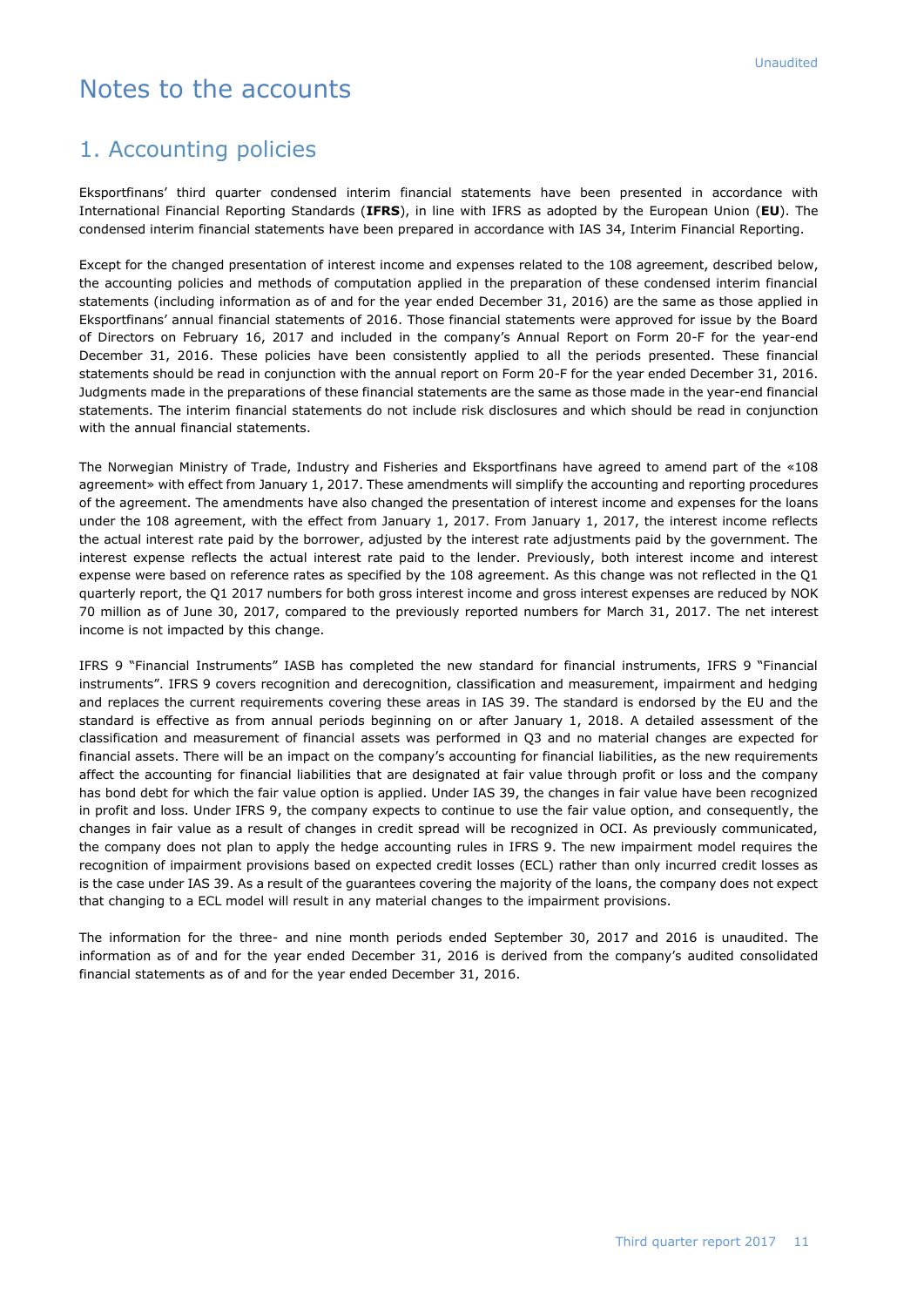### 2. Net gains/(losses) on financial instruments at fair value

#### **Net realized and unrealized gains/(losses) on financial instruments at fair value**

|                                                               | Third quarter |               | First nine months |         |
|---------------------------------------------------------------|---------------|---------------|-------------------|---------|
| (NOK million)                                                 | 2017          | 2016          | 2017              | 2016    |
|                                                               |               |               |                   |         |
| Securities held for trading                                   | $\Omega$      | 0             | 0                 | 2       |
| Securities designated as at fair value at initial recognition | (248)         | 0             | (250)             | 0       |
| Financial derivatives                                         | (5)           | (5)           | (14)              | (21)    |
| Other financial instruments at fair value                     | 3             | 1             | (6)               | (215)   |
| Net realized gains/(losses)                                   | (250)         | (4)           | (270)             | (234)   |
|                                                               |               |               |                   |         |
| Loans and receivables                                         | 1             | 12            | 12                | 99      |
| Securities $1$ )                                              | 284           | 95            | 353               | 161     |
| Financial derivatives <sup>2)</sup>                           | 55            | (58)          | (11)              | (1,082) |
| Bond debt $3)$ 4)                                             | (207)         | (169)         | (527)             | 408     |
| Other                                                         | (1)           | (1)           | (3)               | (2)     |
| Net unrealized gains/(losses)                                 | 132           | (121)         | (176)             | (416)   |
|                                                               |               |               |                   |         |
| Net realized and unrealized gains/(losses)                    | (118)         | (125)         | (446)             | (650)   |
|                                                               |               |               |                   |         |
| Net unrealized gains/(losses) on securities<br>1)             |               |               |                   |         |
|                                                               |               | Third quarter | First nine months |         |
| (NOK million)                                                 | 2017          | 2016          | 2017              | 2016    |
|                                                               |               |               |                   |         |
| Securities held for trading                                   | 21            | 76            | 74                | 101     |
| Securities designated as at fair value at initial recognition | 263           | 19            | 279               | 60      |

2) The Portfolio Hedge Agreement entered into in March 2008, is included with a loss of NOK 133 million as of September 30, 2017 and a loss of NOK 62 million as of September 30, 2016.

3) In the first nine months of 2017, Eksportfinans had an unrealized loss of NOK 527 million (gain of NOK 408 million in the corresponding period of 2016) on its own debt.

**Total 284 95 353 161**

4) In the first nine months of 2017, Eksportfinans had an unrealized loss of NOK 527 million of financial liabilities classified as level 3 in the fair value hierarchy (gain of NOK 408 million in the corresponding period of 2016).

See note 15 for a presentation of the above table including effects from economic hedging.

### 3. Capital adequacy

Capital adequacy is calculated in accordance with the CRD IV regulations in force from the Financial Supervisory Authority of Norway. These regulations were implemented as of September 30, 2014. The company has adopted the standardized approach to capital requirements.

Eksportfinans' leverage ratio<sup>1)</sup> was 27.0 % at September 30, 2017, compared to 18.0 % at September 30, 2016.

#### **Risk-weighted assets and off-balance sheet items**

| (NOK million)             | Sep 30, 2017 |         | Dec 31, 2016 |          |             |          | Sep 30, 2016 |  |
|---------------------------|--------------|---------|--------------|----------|-------------|----------|--------------|--|
|                           |              |         |              |          |             |          |              |  |
|                           |              | Risk-   |              | Risk-    |             | Risk-    |              |  |
|                           | <b>Book</b>  | weighte | Book         | Weighted | <b>Book</b> | weighted |              |  |
|                           | value        | d value | value        | value    | value       | value    |              |  |
|                           |              |         |              |          |             |          |              |  |
|                           |              |         |              |          |             |          |              |  |
| Total assets              | 23,993       | 7,524   | 33,171       | 9,922    | 37,106      | 11,504   |              |  |
| Off-balance sheet items   |              | 0       |              | 51       |             | 48       |              |  |
| Operational risk          |              | 588     |              | 588      |             | 1,151    |              |  |
| Total currency risk       |              | 250     |              | 0        |             | $\Omega$ |              |  |
| Total risk-weighted value |              | 8,362   |              | 10,561   |             | 12,702   |              |  |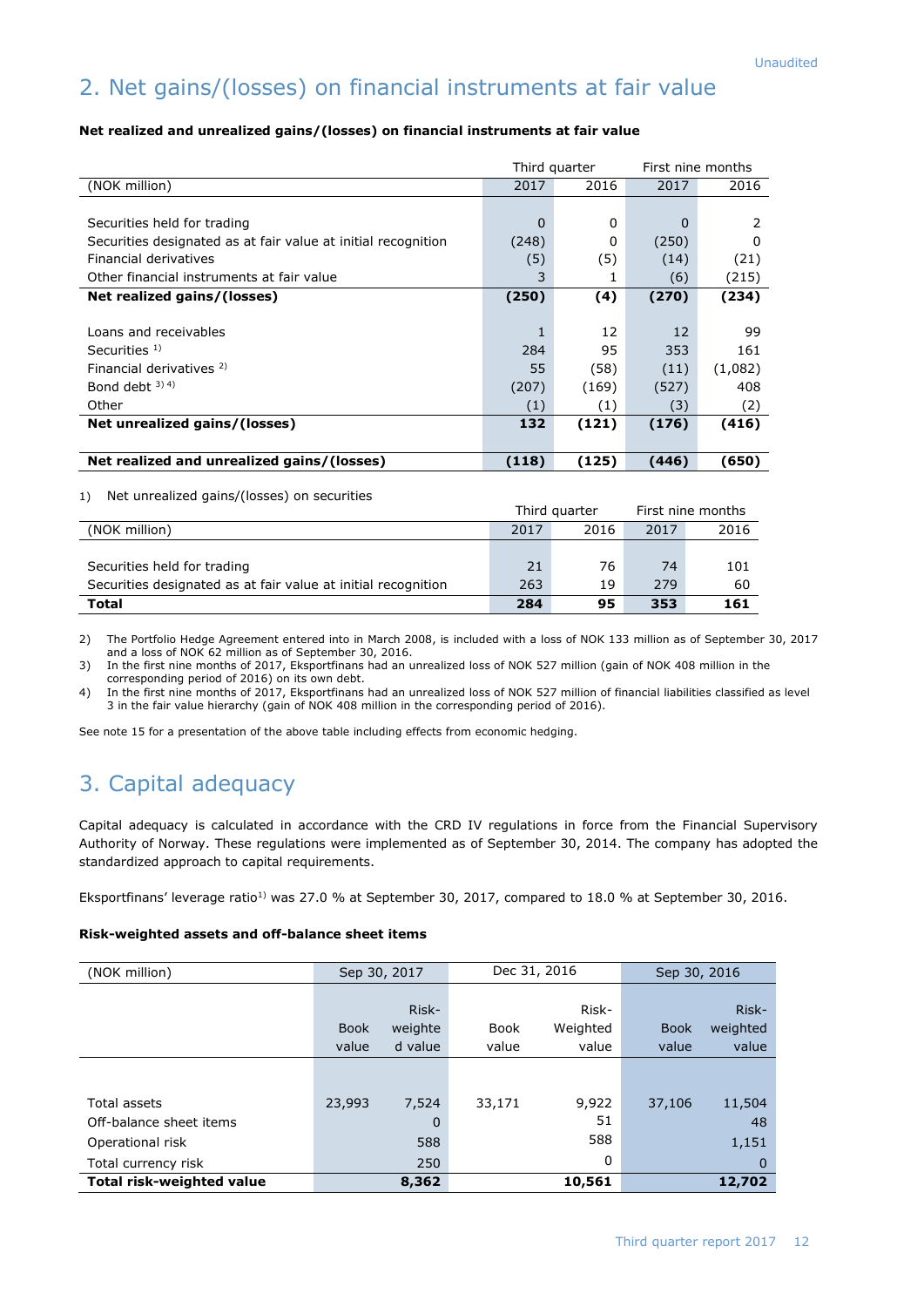#### **The company's regulatory capital**

| (NOK million and<br>in percent of risk-weighted<br>value) |       | Sep 30, 2017 |       | Dec 31, 2016 | Sep 30, 2016 |       |
|-----------------------------------------------------------|-------|--------------|-------|--------------|--------------|-------|
| Core capital $2$ )                                        | 6,449 | 77.1%        | 6,445 | 61.0%        | 6,356        | 50.0% |
| Total regulatory capital                                  | 6,449 | <b>77.1%</b> | 6,445 | 61.0%        | 6,356        | 50.0% |

1) Indicates the ratio of the core capital divided by the book value of assets.

2) Includes share capital, other equity, and other deductions and additions in accordance with the Norwegian capital adequacy regulations.

### 4. Loans due from credit institutions

| (NOK million)                                     | Sep 30, 2017 | Dec 31, 2016 | Sep 30, 2016 |
|---------------------------------------------------|--------------|--------------|--------------|
|                                                   |              |              |              |
| Cash equivalents <sup>1)</sup>                    | 809          | 1,010        | 920          |
| Loans to other credit institutions,               |              |              |              |
| nominal amount (also included in note 6) $^{2}$ ) | 891          | 1,281        | 1,674        |
| Accrued interest on loans and unamortized         |              |              |              |
| premium/discount on purchased loans               | 60           | (13)         | (13)         |
| Adjustment to fair value on loans                 | (7)          | (27)         | (28)         |
| <b>Total</b>                                      | 1,753        | 2,251        | 2,553        |

1) Cash equivalents are defined as bank deposits with maturity of less than three months.

2) The company has acquired certain loan agreements from banks for which the selling bank provides a repayment guarantee, therefore retaining the credit risk of the loans. Under IFRS these loans are classified as loans to credit institutions. Of the loans to credit institutions these loans amounted to NOK 168 million at September 30, 2017, NOK 191 million at December 31,2016 and NOK 198 million at September 30, 2016.

#### 5. Loans due from customers

| (NOK million)                             | Sep 30, 2017 | Dec 31, 2016 | Sep 30, 2016 |
|-------------------------------------------|--------------|--------------|--------------|
|                                           |              |              |              |
| Loans due from customers,                 |              |              |              |
| nominal amount (also included in note 6)  | 11,778       | 17,008       | 18,600       |
| Accrued interest on loans and unamortized |              |              |              |
| premium/discount on purchased loans       | 29           | 239          | 248          |
| Adjustment to fair value on loans         | 16           | 23           | 28           |
| <b>Total</b>                              | 11,823       | 17,270       | 18,876       |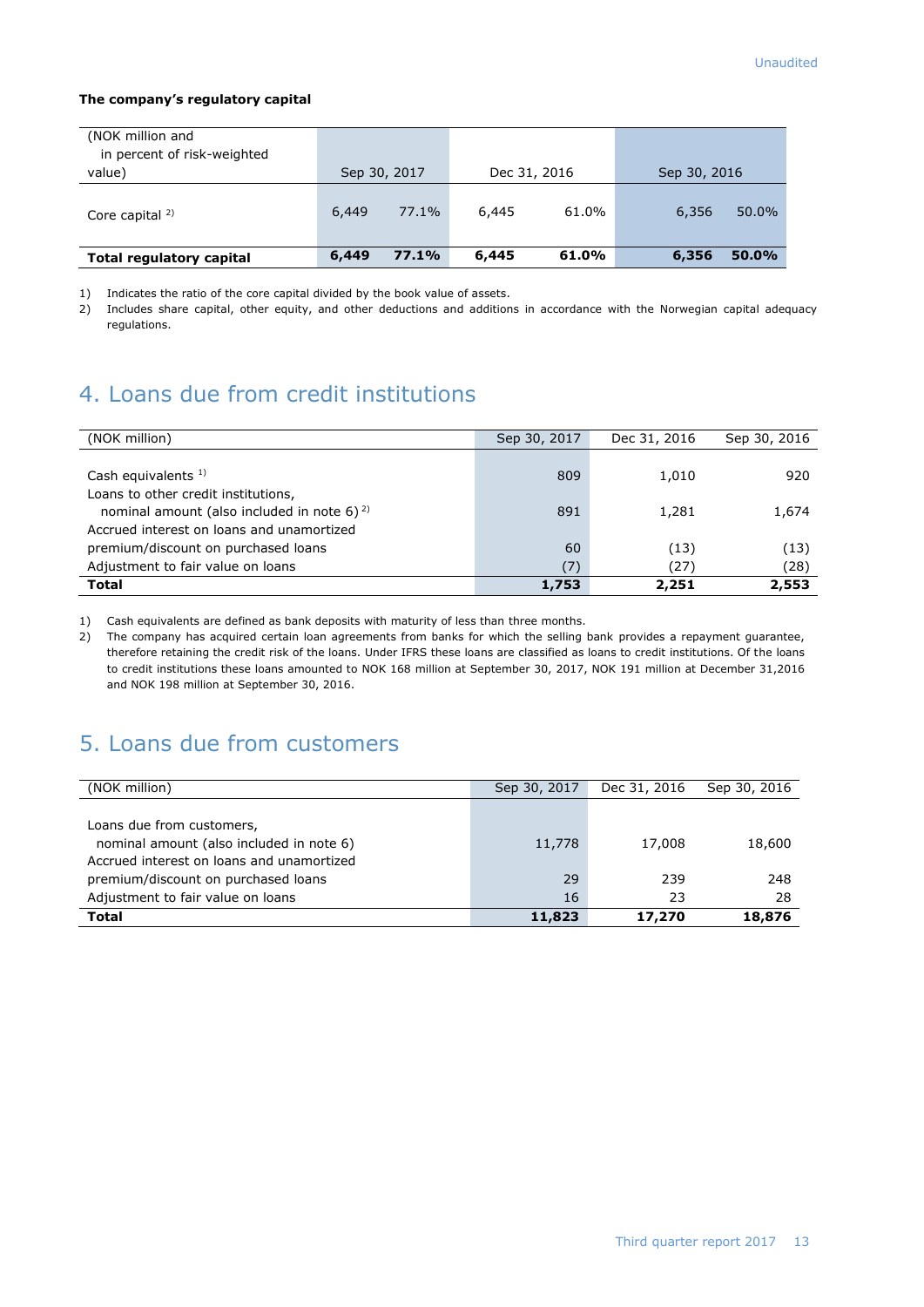### 6. Total loans due from credit institutions and customers

Nominal amounts related to loans due from credit institutions (note 4) and customers (note 5), respectively.

| (NOK million)                                        | Sep 30, 2017 | Dec 31, 2016 | Sep 30, 2016 |
|------------------------------------------------------|--------------|--------------|--------------|
|                                                      |              |              |              |
| Loans due from credit institutions                   | 891          | 1,281        | 1,674        |
| Loans due from customers                             | 11,778       | 17,008       | 18,600       |
| <b>Total nominal amount</b>                          | 12,669       | 18,289       | 20,274       |
|                                                      |              |              |              |
| Commercial loans                                     | 5,589        | 7,688        | 8,927        |
| Government-supported loans                           | 7,080        | 10,601       | 11,347       |
| <b>Total nominal amount</b>                          | 12,669       | 18,289       | 20,274       |
|                                                      |              |              |              |
| Capital goods                                        | 3,498        | 6,033        | 6,100        |
| Ships                                                | 6,565        | 9,114        | 10,222       |
| Export-related and international activities 1)       | 1,265        | 1,581        | 2,351        |
| Direct loans to Norwegian local government sector    | 631          | 849          | 887          |
| Municipal-related loans to other credit institutions | 700          | 700          | 700          |
| Loans to employees                                   | 10           | 12           | 14           |
| <b>Total nominal amount</b>                          | 12,669       | 18,289       | 20,274       |

1) Export-related and international activities consist of loans to the following categories of borrowers:

| (NOK million)               | Sep 30, 2017 | Dec 31, 2016 | Sep 30, 2016 |
|-----------------------------|--------------|--------------|--------------|
|                             |              |              |              |
| Shipping                    | 1,204        | 1,405        | 1,434        |
| Banking and finance         | 0            | 0            | 400          |
| Real estate management      | 61           | 70           | 72           |
| Oil and gas                 | 0            | 106          | 145          |
| Consumer goods              | 0            |              | 300          |
| <b>Total nominal amount</b> | 1,265        | 1,581        | 2,351        |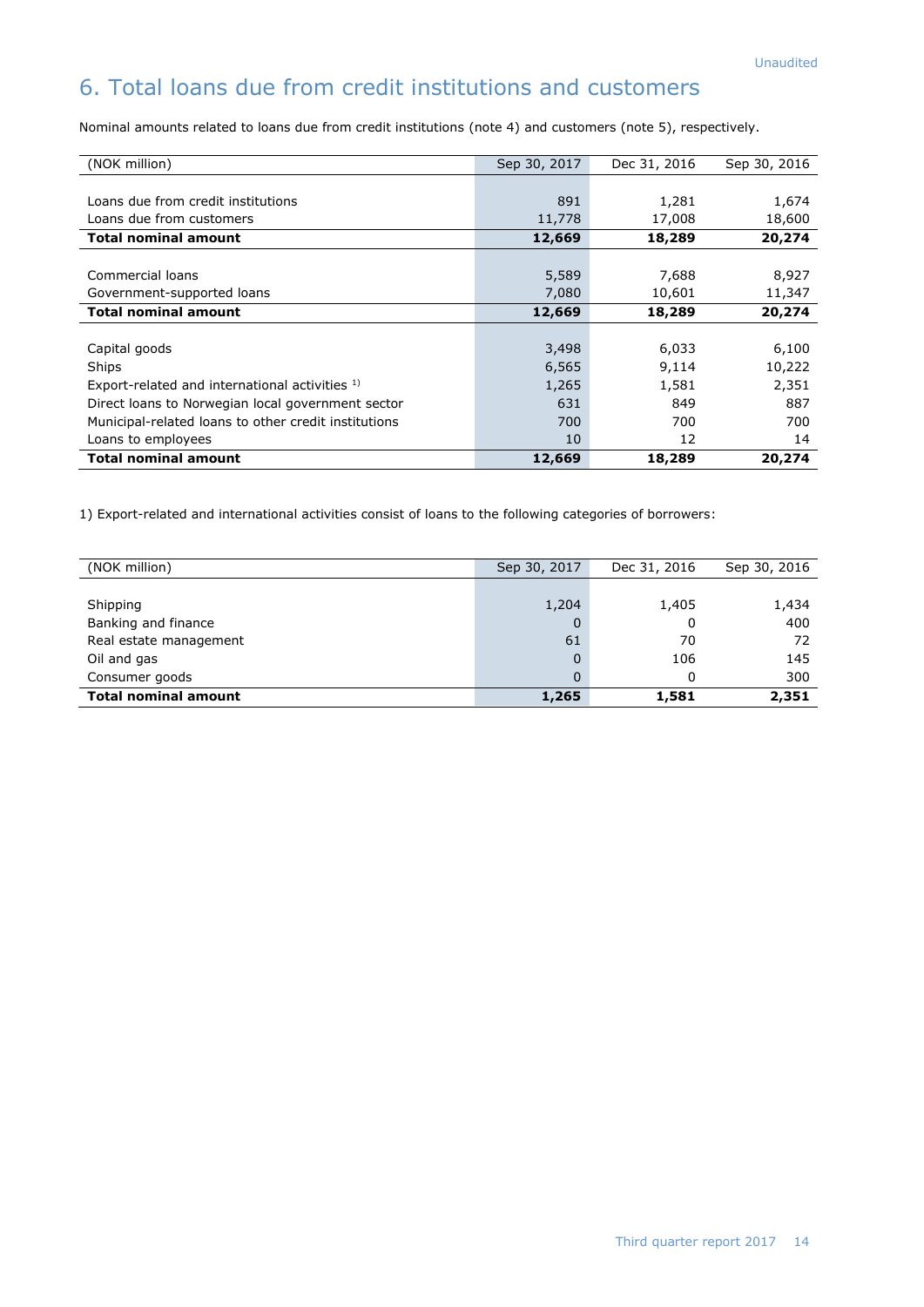### 7. Loans past due or impaired

| (NOK million)                                          | Sep 30, 2017 | Dec 31, 2016 | Sep 30, 2016 |
|--------------------------------------------------------|--------------|--------------|--------------|
|                                                        |              |              |              |
| Interest and principal installment 1-30 days past due  | 1            | 0            | 10           |
| Not matured principal on loans                         |              |              |              |
| with payments 1-30 days past due                       | 1            | 0            | 207          |
|                                                        |              |              |              |
| Interest and principal installment 31-90 days past due | 1            | 0            | 1            |
| Not matured principal on loans                         |              |              |              |
| with payments 31-90 days past due                      | 5            | 0            |              |
|                                                        |              |              |              |
| Interest and principal installment                     |              |              |              |
| more than 90 days past due                             | 7            | 30           | 71           |
| Not matured principal on loans                         |              |              |              |
| with payments more than 90 days past due               | 14           | 47           | 318          |
|                                                        |              |              |              |
| <b>Total loans past due</b>                            | 29           | 77           | 614          |
|                                                        |              |              |              |
| Relevant collateral or guarantees received 1)          | 29           | 77           | 614          |
| Fair value adjustment on loans past due                | 0            | 0            | $\Omega$     |
| Impairments on loans measured at amortized cost        | 0            | 0            | 0            |

1) The company considers all loans to be secured in a satisfactory manner. For these transactions, amounting to NOK 29 million, the Norwegian government, through the Guarantee Institute for Export Credit (GIEK), guarantees approximately 90 percent of the amounts in default. The remaining 10 percent are guaranteed by private banks, most of them operating in Norway. Where applicable, claims have already been submitted in accordance with the guarantees.

### 8. Securities and repurchase receivable

| (NOK million)                                          | Sep 30, 2017 | Dec 31, 2016<br>Sep 30, 2016 |       |
|--------------------------------------------------------|--------------|------------------------------|-------|
|                                                        |              |                              |       |
| Trading portfolio                                      | 6,136        | 7,659                        | 7,357 |
| Repurchase receivable                                  | $\Omega$     | 0                            | O     |
| Other securities at fair value through profit and loss | 62           | 1,164                        | 1,764 |
| <b>Total</b>                                           | 6,198        | 8,823                        | 9,121 |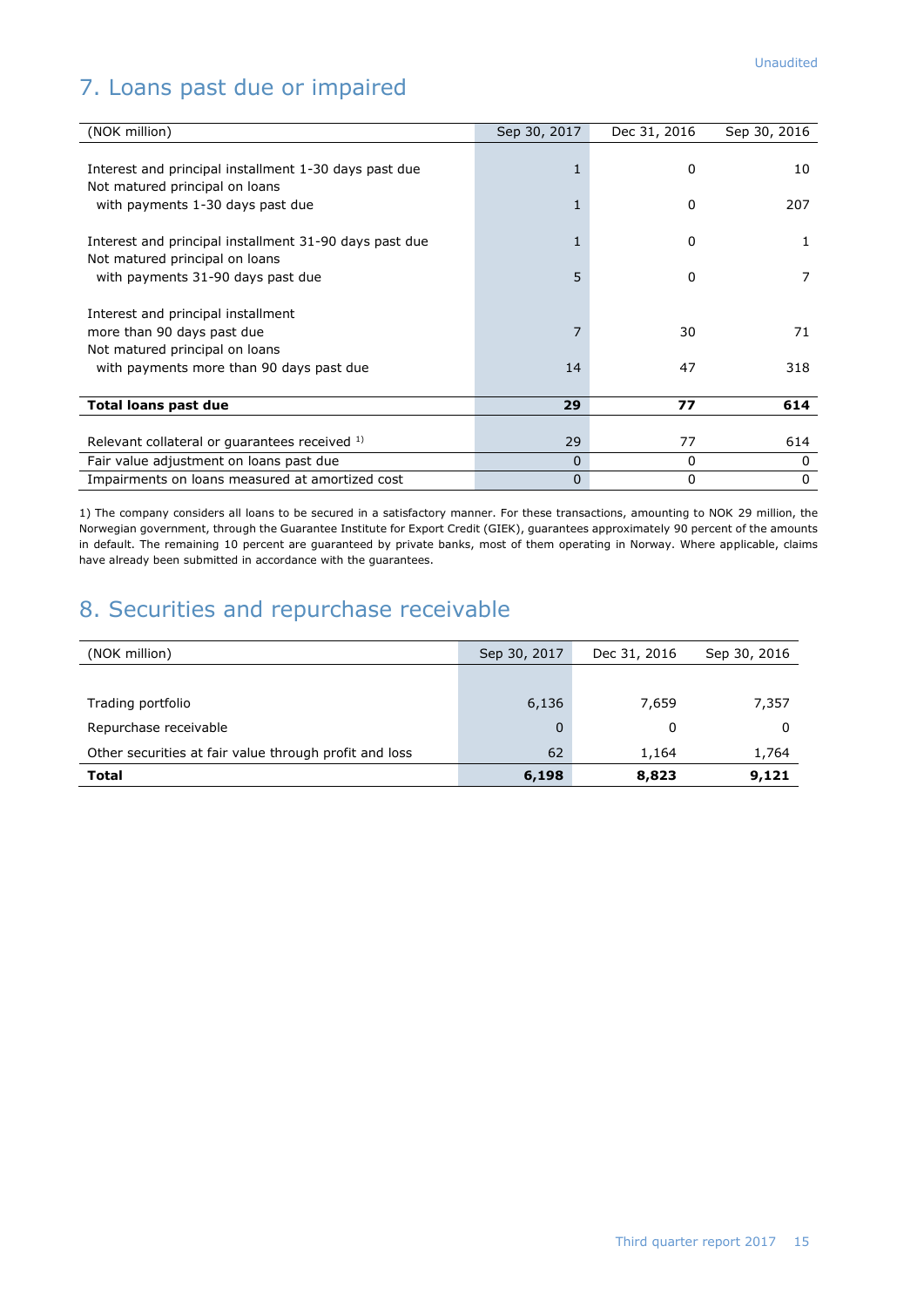### 9. Fixed assets

| (NOK million)             | Sep 30, 2017 | Dec 31, 2016 |  |
|---------------------------|--------------|--------------|--|
|                           |              |              |  |
| Intangible assets         | 0            |              |  |
| Other fixed assets        |              |              |  |
| <b>Total fixed assets</b> |              |              |  |

### 10. Other assets

| (NOK million)                    | Sep 30, 2017 | Dec 31, 2016 | Sep 30, 2016 |
|----------------------------------|--------------|--------------|--------------|
|                                  |              |              |              |
| Settlement account 108 Agreement | 168          | 397          | 373          |
| Cash collateral provided         | 1,783        | 1,660        | 2,089        |
| Collateral deposit $1$ )         | 598          | 647          | 1,208        |
| Other                            | 15           | 82           | -82          |
| <b>Total other assets</b>        | 2,564        | 2,786        | 3,752        |

1) The collateral deposit relates to a USD 75 million deposit of collateral for the benefit of Citibank N.A. to cover Eksportfinans' day to day settlement activity. This amount can be adjusted up or down depending on settlement activity of Eksportfinans. Citibank is entitled to at any time without prior notice to Eksportfinans to set-off or transfer all or part of the deposit in or towards satisfaction of all or any part of the secured obligations.

#### 11. Bond debt

| (NOK million)                    | Dec 31, 2016<br>Sep 30, 2017 |        |          |  | Sep 30, 2016 |
|----------------------------------|------------------------------|--------|----------|--|--------------|
|                                  |                              |        |          |  |              |
| Commercial paper debt            | 573                          | 0      |          |  |              |
| Bond debt                        | 14,157                       | 23,254 | 26,326   |  |              |
| Adjustment to fair value on debt | (367)                        | (894)  | (1, 342) |  |              |
| Accrued interest                 | 157                          | 260    | 414      |  |              |
| <b>Total bond debt</b>           | 14,520                       | 22,620 | 25,398   |  |              |

### 12. Other liabilities

| (NOK million)                  | Sep 30, 2017<br>Dec 31, 2016 |     | Sep 30, 2016 |
|--------------------------------|------------------------------|-----|--------------|
|                                |                              |     |              |
| Grants to mixed credits        | 15                           | 20  | -23          |
| Cash collateral received       | 624                          | 684 | 1,615        |
| Other short-term liabilities   | 21                           | 231 | 172          |
| <b>Total other liabilities</b> | 660                          | 935 | 1,810        |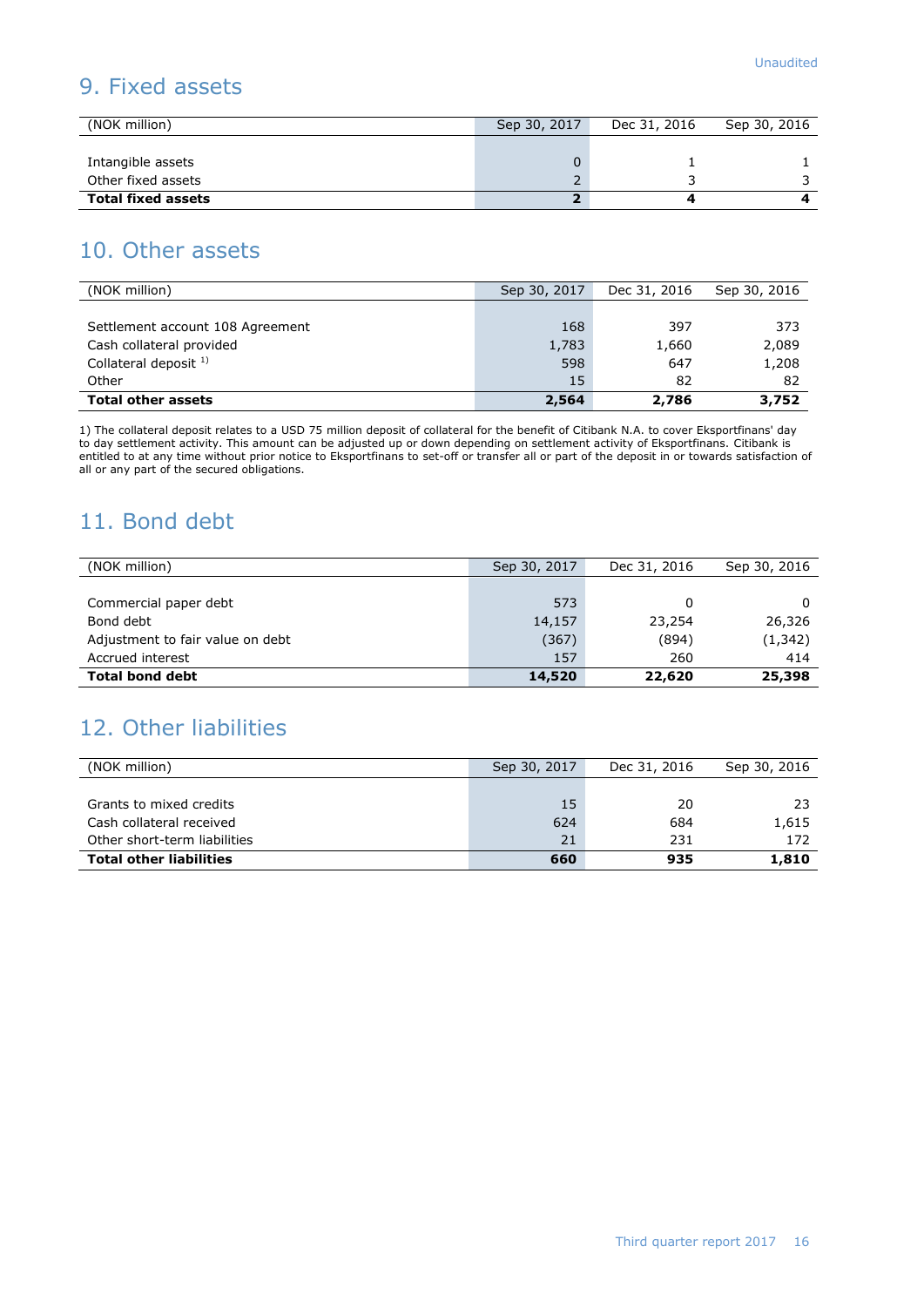### 13. Segment information

The company is divided into two business areas: Lending and Securities. The company also has a treasury department responsible for the day-to-day risk management and asset and liability management. Income and expenses related to treasury are divided between the two business areas. For income and expenses between the segments, the transactions are at arms length.

#### **Income and expenses divided between segments:**

|                                                    |                   | Lending | <b>Securities</b> |              |
|----------------------------------------------------|-------------------|---------|-------------------|--------------|
|                                                    | First nine months |         | First nine months |              |
| (NOK million)                                      | 2017              | 2016    | 2017              | 2016         |
|                                                    |                   |         |                   |              |
| Net interest income 1)                             | 115               | 136     | 40                | 58           |
|                                                    |                   |         |                   |              |
| Commissions and                                    |                   |         |                   |              |
| income related to banking services <sup>2)</sup>   | $\Omega$          | 0       | 0                 | $\mathbf{0}$ |
| Commissions and                                    |                   |         |                   |              |
| expenses related to banking services <sup>2)</sup> | 0                 | 0       | 0                 | 0            |
| Net gains/(losses)                                 |                   |         |                   |              |
| on financial instruments at fair value             | 0                 | (153)   | (16)              | (17)         |
| Income/expense allocated by volume $3$ )           | (3)               | 129     | (3)               | 119          |
| Net other operating income                         | (3)               | (24)    | (19)              | 102          |
|                                                    |                   |         |                   |              |
| <b>Total operating income</b>                      | 112               | 112     | 21                | 159          |
| <b>Total operating expenses</b>                    | 42                | 38      | 48                | 47           |
| Pre-tax operating profit/(loss)                    | 70                | 74      | (27)              | 112          |
|                                                    |                   |         |                   |              |
| Taxes                                              | 18                | (13)    | (7)               | (1)          |
| Non-IFRS profit for the period                     |                   |         |                   |              |
| excluding                                          |                   |         |                   |              |
| unrealized gains/(losses) on financial             |                   |         |                   |              |
| instruments and excluding realized                 |                   |         |                   |              |
| losses/(gains) hedged by the PHA                   | 52                | 87      | (20)              | 113          |

1) Net interest income includes interest income directly attributable to the segments based on Eksportfinans' internal pricing model. The treasury department obtains interest on Eksportfinans' equity and in addition the positive or negative result (margin) based on the difference between the internal interest income from the segments and the actual external funding cost. Net interest income in the treasury department is allocated to the reportable segments based on volume for the margin, and risk weighted volume for the interest on equity.

2) Income/(expense) directly attributable to each segment.

3) Income/expense, other than interest, in the treasury department has been allocated to the business areas by volume. These are items included in net other operating income in the income statement.

#### **Reconciliation of segment profit measure to total comprehensive income:**

|                                                                                     |          | First nine months |
|-------------------------------------------------------------------------------------|----------|-------------------|
| (NOK million)                                                                       | 2017     | 2016              |
|                                                                                     |          |                   |
| Lending                                                                             | 52       | 87                |
| <b>Securities</b>                                                                   | (20)     | 113               |
| Non-IFRS profit for the period                                                      |          |                   |
| excluding unrealized gains/(losses) on financial instruments                        |          |                   |
| and excluding realized losses/(gains) hedged by the PHA                             | 32       | 200               |
|                                                                                     |          |                   |
| Net unrealized gains/(losses) $^{1}$ )                                              | (176)    | (416)             |
| Unrealized losses/(gains) related to                                                |          |                   |
| the Icelandic bank exposure included above 1)                                       | $\Omega$ | (71)              |
| Realized losses/(gains) hedged by the Portfolio Hedge Agreement (PHA) <sup>2)</sup> | (249)    | 0                 |
| Tax effect of the items above                                                       | 106      | 122               |
| <b>Total comprehensive income</b>                                                   | (287)    | (165)             |

1) Reversal of previously recognized loss (at exchange rates applicable at reporting date).

2) Securities have been sold with realized gains/losses. These gains and losses are covered by the PHA, and will be settled according to that agreement. Eksportfinans therefore believes it is useful for investors to present this non-IFRS profit figure with such gains/losses excluded due to the economic arrangement under, and the accounting impacts of, the PHA.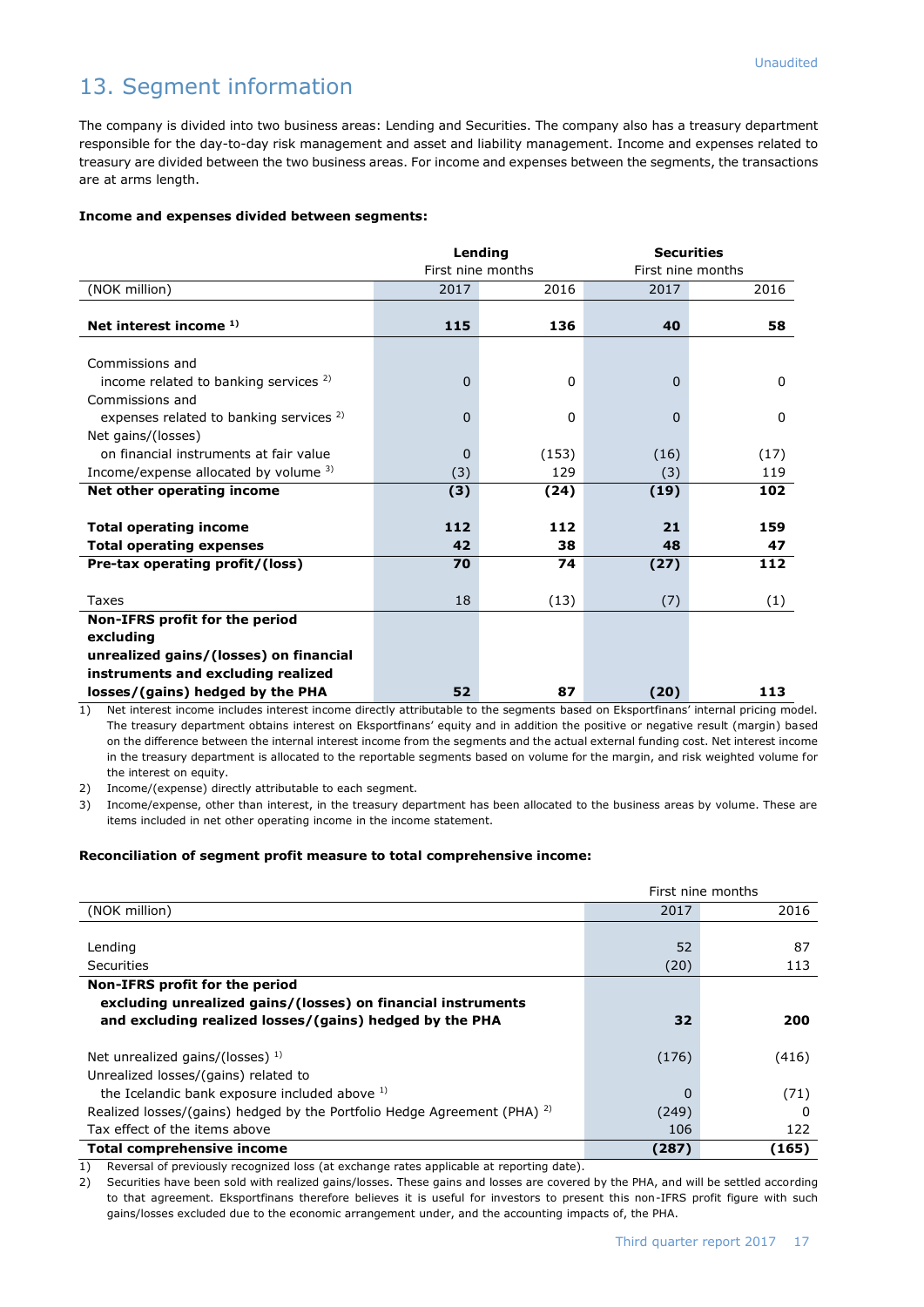#### 14. Material transactions with related parties

The company's two largest shareholders, DNB Bank ASA and Nordea Bank AB, are considered to be related parties in accordance with IAS 24 Related Party Disclosures. All transactions with related parties are made on market terms.

|                                   | Acquired  | Deposits | Guarantees  | Guarantees  |                  |
|-----------------------------------|-----------|----------|-------------|-------------|------------------|
| (NOK million)                     | loans $1$ | 2)       | issued $3)$ | received 4) | PHA <sup>5</sup> |
|                                   |           |          |             |             |                  |
| Balance January 1, 2017           | 0         | 701      | 103         | 5,333       | (540)            |
| Change in the period              | 0         | (681)    | (103)       | (993)       | (65)             |
| <b>Balance September 30, 2017</b> | 0         | 20       | $\bf{0}$    | 4,340       | (605)            |
|                                   |           |          |             |             |                  |
| Balance January 1, 2016           | 2,210     | 971      | 105         | 8,317       | (419)            |
| Change in the period              | (2,210)   | (198)    | (9)         | (2,569)     | (114)            |
| <b>Balance September 30, 2016</b> | 0         | 773      | 96          | 5,748       | (533)            |

1) The company acquired loans from banks. The loans were part of the company's ordinary lending activity, as they were extended to the export industry. Since the selling banks provided a guarantee for the loans, not substantially all of the risk and rewards were transferred to the company, thus the loans are classified as loans due from credit institutions in the balance sheet.

2) Deposits made by the company.

3) Guarantees issued by the company to support the Norwegian export industry.

4) Guarantees provided to the company from the related parties.

5) Effective from March 1, 2008, Eksportfinans entered into a derivative portfolio hedge agreement with the majority of its shareholders. It stated that it would offset losses up to NOK 5 billion in the liquidity portfolio held as of February 29, 2008. The agreement will also offset any gains in the portfolio as of the same date. Payments to or from the company related to the losses or gains, respectively, in the portfolio, will take place on the last day of February each year, with the first payment in 2011. The agreement expires with the maturities of the bonds included in the contract, with the latest maturity on December 31, 2023. The balances show the related parties' share of the fair value of the contract as of the balance sheet date. A negative balance indicates that Eksportfinans owes money to the related parties. As of March 1, 2016 the agreement was renegotiated to reduce the amount for losses covered from NOK 5 billion to NOK 1.5 billion. This was due to the reduction of the underlying portfolio. Eksportfinans would pay a monthly fee of NOK 5 million to the participants in the agreement which was reduced to NOK 1.5 million as of March 1, 2016 due to the reduction of the guarantee amount. For further information see the company's annual report on Form 20-F for the fiscal year ended December 31, 2015, (filed with the Securities and Exchange Commission on April 25, 2016 and published on Eksportfinans' web page, [www.eksportfinans.no\)](http://www.eksportfinans.no/).

On September 29, 2017, Eksportfinans terminated the committed liquidity facility of USD 250 million from the three major owner banks, due to the company's strong liquidity going forward.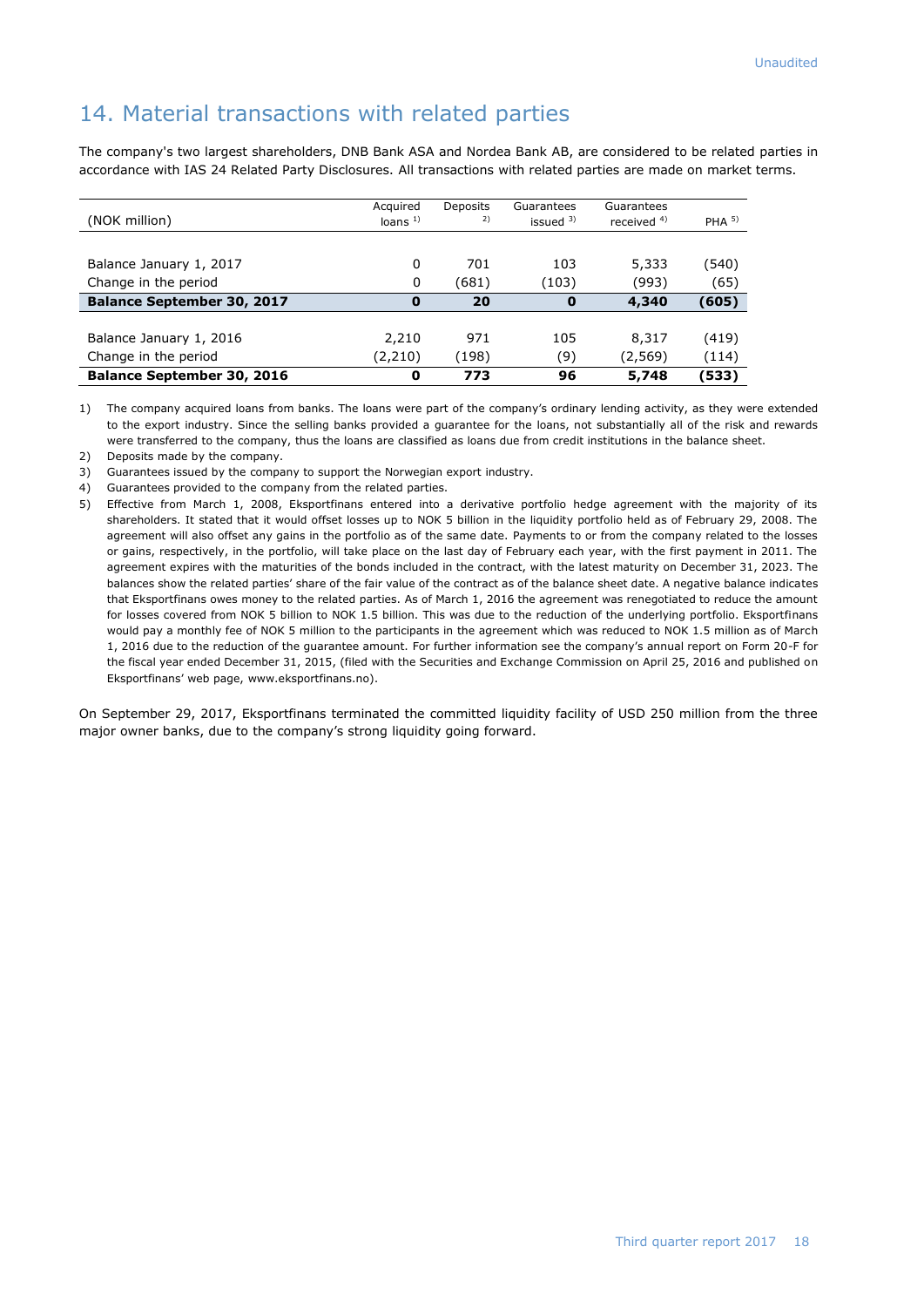#### 15. Market risk - effects from economic hedging

Note 2 specifies the net realized and unrealized gains/losses on financial instruments, showing separately the gains/losses related to financial derivatives. When presented to the company's management and Board of Directors, the figures are prepared showing the various financial instruments after netting with related economic hedges, since derivatives are used as economic hedges of the market risk of specific assets and liabilities.

The below table specifies net realized and unrealized gains/(losses) on financial instruments at fair value, netted with related economic hedges.

#### **Net realized and unrealized gains/(losses) on financial instruments at fair value**

|                                                       |                | Third quarter |       | First nine months |  |
|-------------------------------------------------------|----------------|---------------|-------|-------------------|--|
| (NOK million)                                         | 2017           | 2016          | 2017  | 2016              |  |
|                                                       |                |               |       |                   |  |
| Securities $1$ )                                      | (253)          | (4)           | (264) | (18)              |  |
| Other financial instruments at fair value 1)          |                | 0             | (6)   | (216)             |  |
| Net realized gains/(losses)                           | (250)          | (4)           | (270) | (234)             |  |
|                                                       |                |               |       |                   |  |
| Loans and receivables 1)                              | 13             | 19            | 43    | 101               |  |
| Securities $1$ )                                      | 243            | (3)           | 219   | 106               |  |
| Bond debt 1) 2) 3)                                    | (127)          | (148)         | (440) | (618)             |  |
| Other financial instruments at fair value 1)          | (1)            | (1)           | (3)   | (1)               |  |
| Net unrealized gains/(losses)                         | 128            | (133)         | (181) | (412)             |  |
|                                                       |                |               |       |                   |  |
| Financial derivatives related to the 108 Agreement 4) | $\overline{4}$ | 12            | 5     | (4)               |  |
| Net realized and unrealized gains/(losses)            | (118)          | (125)         | (446) | (650)             |  |

1) Including financial derivatives with purpose of economic hedging.<br>2) Accumulated net gain on own debt is NOK 370 million as of Septe

2) Accumulated net gain on own debt is NOK 370 million as of September 30, 2017, compared to NOK 1,010 million as of September 30, 2016.

3) In the first nine months of 2017, Eksportfinans had an unrealized loss of NOK 440 million (loss of NOK 618 million in the same period of 2016) on its own debt, net of derivatives.

4) Derivatives related to components of the 108 Agreement. The 108 Agreement is accounted for at amortized cost, hence these derivatives are not included in the effects related to financial instruments at fair value.

Interest, and the interest effect of economic hedging instruments, is classified as interest income or expense in the statement of comprehensive income. Changes in fair value are recorded in the line item 'Net gains/losses) on financial instruments at fair value'. For the first nine months of 2017 and 2016, the company recorded NOK 497 million and NOK 995 million respectively, of interest income on loans due from credit institutions, loans due from customers and securities and NOK 508 million and NOK 1,271 million, respectively, of interest expense on commercial paper and bond debt, subordinated debt and capital contribution securities. In the same periods the company recorded positive NOK 9 million, and positive NOK 13 million, respectively, of interest income on economic hedging instruments and negative NOK 156 million and negative NOK 456 million, respectively, of interest expense on economic hedging instruments.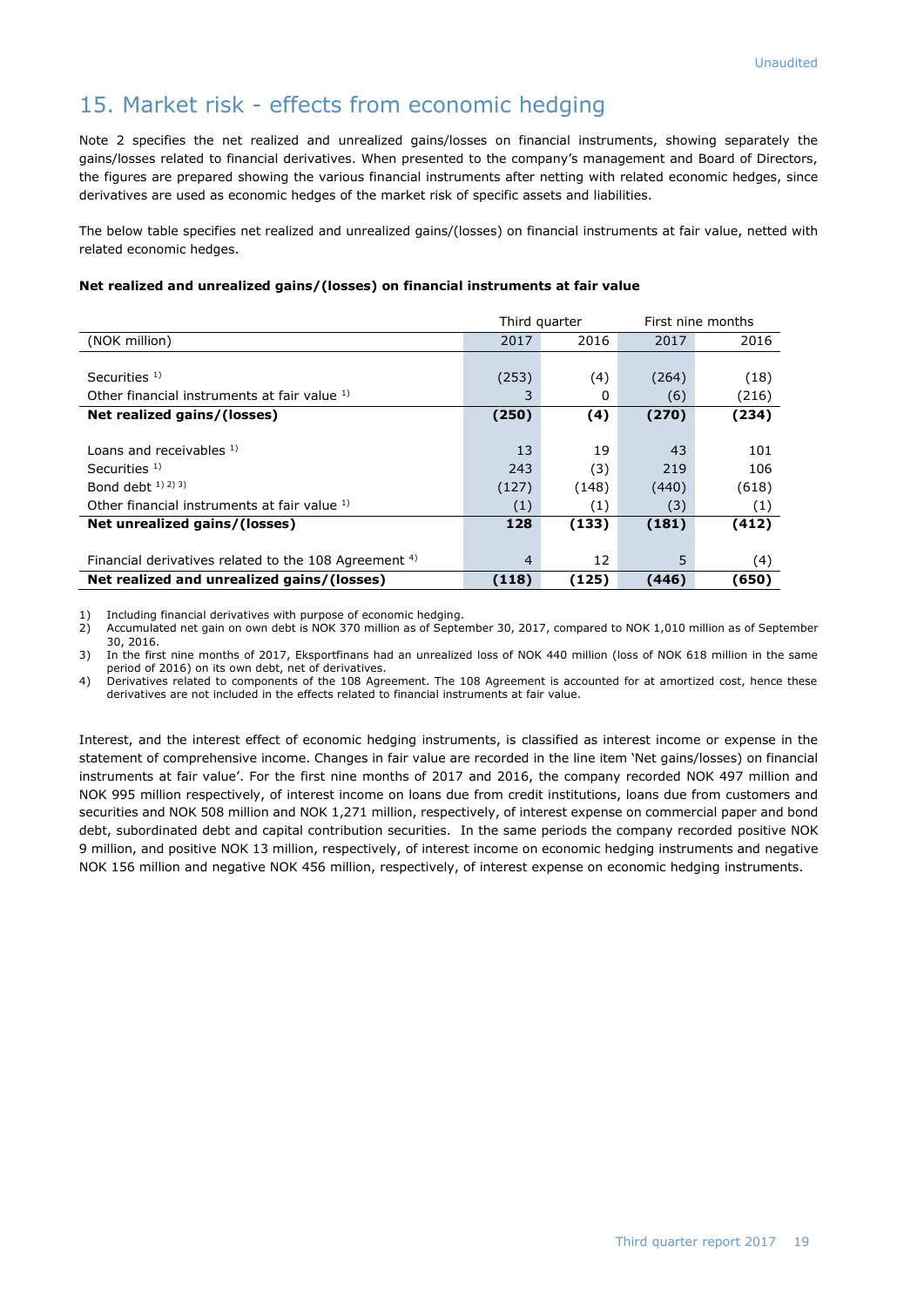### 16. Maturity analysis

#### **Maturity analysis of financial assets and liabilities based on expected maturities at September 30, 2017**

|                                                            |                     |           |             | From           |           |          |          |
|------------------------------------------------------------|---------------------|-----------|-------------|----------------|-----------|----------|----------|
|                                                            |                     |           |             | 1 year         |           |          |          |
|                                                            | Up to               | From      | From        | up to          | From      |          |          |
|                                                            | and                 | 1 month   | 3 months    | and            | 3 year up |          |          |
|                                                            | includin            | up to and | up to and   | includin       | to and    |          |          |
|                                                            | q <sub>1</sub>      | including | including   | q <sub>3</sub> | including | Over     |          |
| (NOK million)                                              | month               | 3 months  | 1 year      | years          | 5 years   | 5 years  | Total    |
| <b>Assets</b>                                              |                     |           |             |                |           |          |          |
| Loans and receivables due from credit                      |                     |           |             |                |           |          |          |
| institutions                                               | 747                 | 4         | 24          | 50             | 52        | 46       | 923      |
| Loans and receivables due from customers                   | 295                 | 471       | 2,891       | 5,670          | 2,833     | 2,264    | 14,424   |
| Securities                                                 | 80                  | 322       | 1,054       | 318            | 326       | 2,542    | 4,642    |
| Derivatives net settled                                    | 21                  | 2         | 33          | 98             | 98        | 340      | 593      |
| Derivatives gross settled (pay leg)                        | (2)                 | (155)     | (1, 519)    | (2, 542)       | (2,580)   | (1,241)  | (8,039)  |
| Derivatives gross settled (receive leg)                    | $\overline{7}$      | 128       | 1,685       | 2,680          | 2,611     | 1,310    | 8,421    |
| Cash collateral                                            | 0                   | 1,783     | 0           | $\Omega$       | 0         | 0        | 1,783    |
| <b>Total assets</b>                                        | 1,148               | 2,555     | 4,168       | 6,275          | 3,341     | 5,260    | 22,747   |
| <b>Liabilities</b>                                         |                     |           |             |                |           |          |          |
|                                                            |                     | 0         | $\mathbf 0$ | $\Omega$       | $\Omega$  | 0        | $\Omega$ |
| Deposits by credit institutions<br>Plain vanilla bond debt | 0<br>$\overline{7}$ | 3         | 1,493       | 4,148          | 2,312     | 0        | 7,963    |
| Structured bond debt                                       | 31                  | 589       | 483         | 886            | 1,003     | 4,181    | 7,174    |
| Commercial papers                                          | 0                   | 574       | 0           | $\Omega$       | $\Omega$  | 0        | 574      |
| Derivatives net settled                                    | 32                  | 28        | 172         | 237            | 237       | 13       | 720      |
| Derivatives gross settled (pay leg)                        | 472                 | 128       | 691         | 696            | 77        | 2,451    | 4,516    |
| Derivatives gross settled (receive leg)                    | (471)               | (118)     | (637)       | (638)          | (50)      | (2, 417) | (4,330)  |
| Cash collateral                                            | 0                   | 624       | 0           | $\Omega$       | 0         | 0        | 624      |
| <b>Total liabilities</b>                                   | 72                  | 1,829     | 2,203       | 5,330          | 3,579     | 4,228    | 17,240   |

#### **Maturity analysis of financial assets and liabilities based on expected maturities at December 31, 2016**

| <b>Total liabilities</b>                               | 73       | 2,003     | 10,882    | 4,805          | 3,928     | 5,383   | 27,074    |
|--------------------------------------------------------|----------|-----------|-----------|----------------|-----------|---------|-----------|
| Subordinated loans                                     | 0        | 0         | 0         | 0              | 0         | 0       | $\Omega$  |
| Cash collateral                                        | 0        | 684       | 0         | 0              | 0         | 0       | 684       |
| Derivatives gross settled (receive leg)                | (447)    | (1,713)   | (1,288)   | (445)          | (331)     | (2,771) | (6,995)   |
| Derivatives gross settled (pay leg)                    | 451      | 1,737     | 1,380     | 499            | 375       | 2,865   | 7,306     |
| Derivatives net settled                                | 58       | 61        | 238       | 401            | 401       | 34      | 1,192     |
| Structured bond debt                                   | 11       | 1,163     | 1,350     | 903            | 1,054     | 5,254   | 9,736     |
| Plain vanilla bond debt                                | 0        | 71        | 9,202     | 3,447          | 2,429     | 0       | 15,150    |
| <b>Liabilities</b>                                     |          |           |           |                |           |         |           |
| <b>Total assets</b>                                    | 1,173    | 3,927     | 7,261     | 7,927          | 5,147     | 6,968   | 32,403    |
| Cash collateral                                        | 0        | 1,660     | $\Omega$  | 0              | 0         | 0       | 1,660     |
| Derivatives gross settled (receive leg)                | 2,089    | 3,189     | 2,001     | 4,204          | 2,341     | 2,081   | 15,904    |
| Derivatives gross settled (pay leg)                    | (1, 975) | (3,048)   | (1,874)   | (4,035)        | (2, 397)  | (1,820) |           |
|                                                        |          |           |           |                |           |         | (15, 150) |
| Derivatives net settled                                | $\Omega$ | 6         | 482       | 92             | 92        | 357     | 1,028     |
| Securities                                             | 2        | 1,182     | 2,712     | 221            | 661       | 3,062   | 7,839     |
| Loans and receivables due from customers               | 799      | 933       | 3,916     | 7,385          | 4,401     | 3,221   | 20,655    |
| institutions                                           | 258      | 5         | 24        | 61             | 50        | 68      | 466       |
| <b>Assets</b><br>Loans and receivables due from credit |          |           |           |                |           |         |           |
| (NOK million)                                          | month    | 3 months  | 1 year    | years          | 5 years   | 5 years | Total     |
|                                                        | g 1      | including | including | q <sub>3</sub> | including | Over    |           |
|                                                        | includin | up to and | up to and | includin       | to and    |         |           |
|                                                        | and      | 1 month   | 3 months  | and            | 3 year up |         |           |
|                                                        | Up to    | From      | From      | up to          | From      |         |           |
|                                                        |          |           |           | 1 year         |           |         |           |
|                                                        |          |           |           | From           |           |         |           |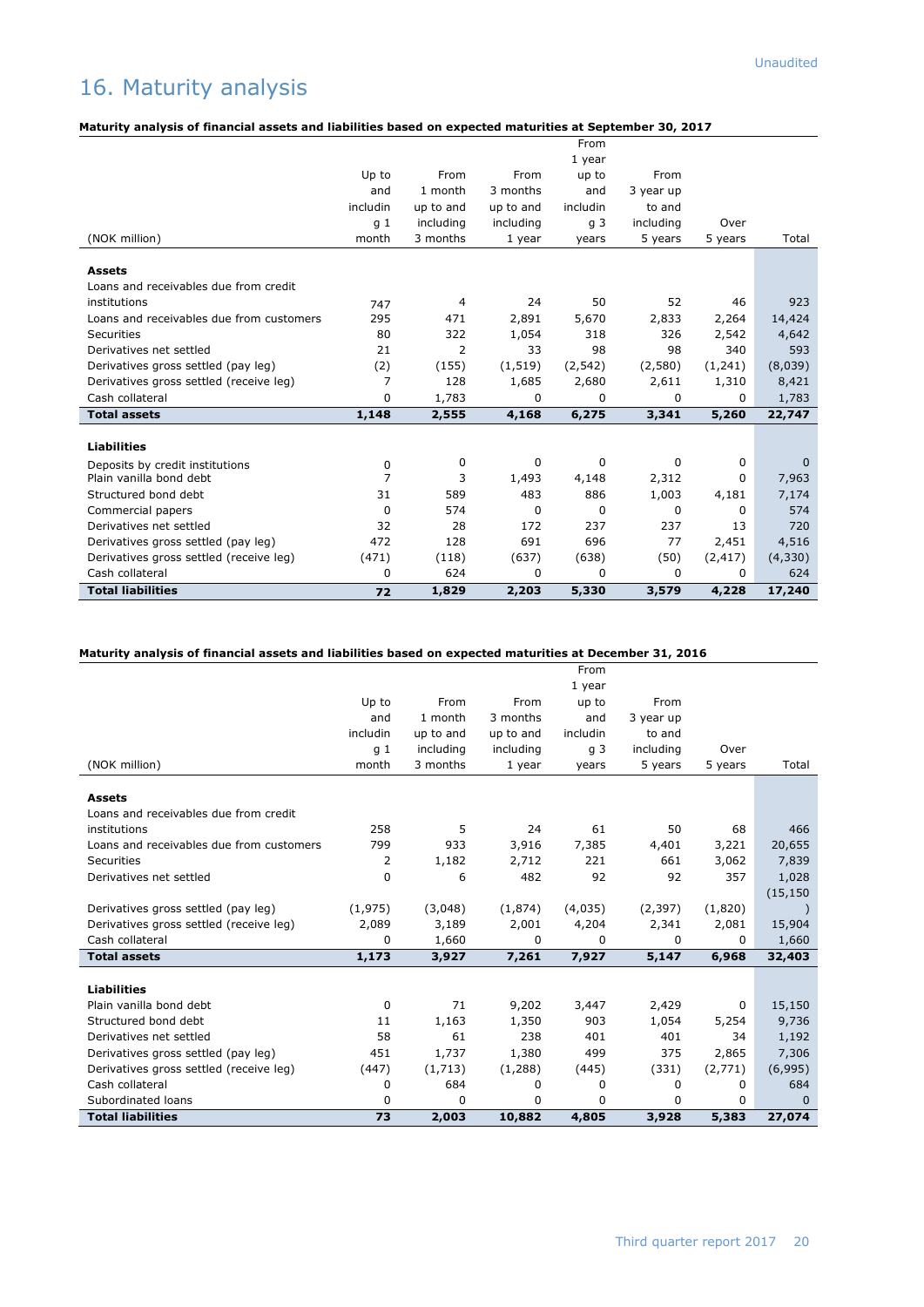|                                          |                |              |           | From           |           |          |           |
|------------------------------------------|----------------|--------------|-----------|----------------|-----------|----------|-----------|
|                                          |                |              |           | 1 year         |           |          |           |
|                                          | Up to          | From         | From      | up to          | From      |          |           |
|                                          | and            | 1 month      | 3 months  | and            | 3 year up |          |           |
|                                          | includin       | up to and    | up to and | includin       | to and    |          |           |
|                                          | q <sub>1</sub> | including    | including | q <sub>3</sub> | including | Over     |           |
| (NOK million)                            | month          | 3 months     | 1 year    | years          | 5 years   | 5 years  | Total     |
| <b>Assets</b>                            |                |              |           |                |           |          |           |
| Loans and receivables due from credit    |                |              |           |                |           |          |           |
| institutions                             | 117            | 4            | 25        | 60             | 50        | 75       | 331       |
| Loans and receivables due from customers | 1,300          | 1,039        | 4,682     | 7,426          | 4,764     | 3,494    | 22,704    |
| Securities                               | 304            | 906          | 3,163     | 857            | 637       | 3,254    | 9,122     |
| Derivatives net settled                  | 20             | 209          | 228       | 98             | 98        | 369      | 1,022     |
|                                          |                |              |           |                |           |          | (14, 971) |
| Derivatives gross settled (pay leg)      | (2)            | (4,302)      | (2, 109)  | (4,051)        | (2, 273)  | (2, 233) |           |
| Derivatives gross settled (receive leg)  | $\overline{7}$ | 4,661        | 2,281     | 4,391          | 2,354     | 2,600    | 16,293    |
| Cash collateral                          | 0              | 2,089        | 0         | 0              | 0         | 0        | 2,089     |
| <b>Total assets</b>                      | 1,747          | 4,605        | 8,270     | 8,782          | 5,629     | 7,559    | 36,591    |
| <b>Liabilities</b>                       |                |              |           |                |           |          |           |
| Plain vanilla bond debt                  | 505            | 2,771        | 8,288     | 3,569          | 2,368     | 0        | 17,501    |
| Structured bond debt                     | 29             | 995          | 925       | 1,763          | 771       | 5,978    | 10,461    |
| Derivatives net settled                  | 37             | 50           | 292       | 484            | 484       | 43       | 1,390     |
| Derivatives gross settled (pay leg)      | 3,970          | 1,536        | 2,514     | 569            | 22        | 2,667    | 11,277    |
|                                          |                |              |           |                |           |          | (11, 216) |
| Derivatives gross settled (receive leg)  | (3,807)        | (1,483)      | (2, 444)  | (523)          | (14)      | (2,944)  |           |
| Cash collateral                          | 0              | 1,615        | 0         | 0              | 0         | 0        | 1,615     |
| Subordinated loans                       | 0              | <sup>0</sup> | 0         | 0              | 0         | 0        | $\Omega$  |
| <b>Total liabilities</b>                 | 733            | 5,483        | 9,575     | 5,862          | 3,631     | 5,744    | 31,029    |

The figures in the above table include principal and interest payable (receivable) at nominal value. For the figures in the above table, call and trigger dates as estimated in models are applied in the classification of the maturities. For some issues with call and trigger optionalities, the expected maturity is estimated using a sophisticated valuation system which is further described in our annual financial statements. The actual maturities might differ from these estimations.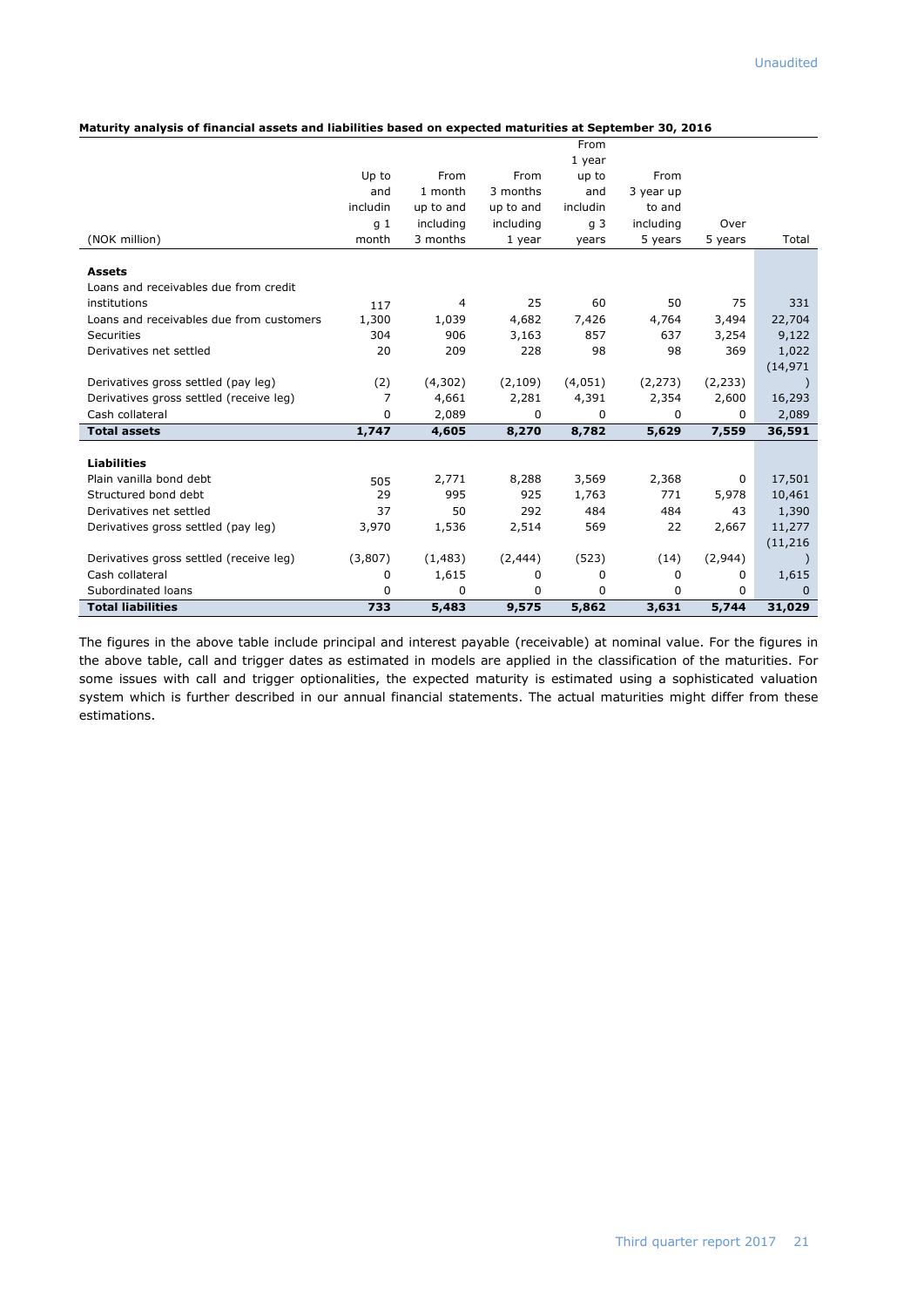### 17. Fair value of financial instruments

The methodology used for calculating fair values of financial instruments is consistent with the methodology defined in our audited annual report for the fiscal year ending 2016.

#### **17.1 Sensitivity analysis**

#### Loans due from credit institutions or customers:

The following table shows the unrealized loss of each category of loans by increasing the credit spread by 1 basis point as well as the percentage of total lending portfolio.

|                              | September 30, 2017 |            | September 30, 2016 |            |  |  |
|------------------------------|--------------------|------------|--------------------|------------|--|--|
| (NOK million and percentage) | Sensitivity (1 bp) | Percentage | Sensitivity (1 bp) | Percentage |  |  |
|                              |                    |            |                    |            |  |  |
| Direct loans                 | (0.5)              | 11.8 %     | (0.6)              | 11.8 %     |  |  |
| Loans to municipalities      | (0.4)              | 11.2 %     | (0.5)              | 10.1 %     |  |  |
| Guaranteed loans             | (1.1)              | 77.0%      | (1.7)              | 78.1 %     |  |  |
| <b>Total loans</b>           |                    | 100.0%     |                    | 100.0%     |  |  |

The spreads applied for fair value measurement of the combined total lending portfolio are in the range from 0 basis points to 105 basis points as of September 30, 2017 (from -4 basis points to 109 basis points as of September 30, 2016). For the combined total lending portfolio over the past two years credit spreads have changed 2 basis points per month in 95 percent of the time, representing NOK 5 million. As of September 30, 2016 a 95 percent confidence interval was 4 basis points representing NOK 11 million.

#### Securities:

Eksportfinans retrieved prices and credit spread quotes from four different market makers and pricing vendors as of September 30, 2017. Among the four different quote providers, the major price provider (Bloomberg) covered 66 percent (87 percent as of September 30, 2016).

#### Bond debt:

The following table shows the unrealized gain of each category of bond debt by increasing the credit spread by 1 basis point:

|                        | September 30, 2017 | September 30, 2016 |
|------------------------|--------------------|--------------------|
| (NOK million)          | Sensitivity (1 bp) | Sensitivity (1 bp) |
|                        |                    |                    |
| Unstructured bond debt | 1.5                | 2.4                |
| Structured bond debt   | 4.4                | 7 በ                |

The spreads applied for fair value measurement of bond debt are in the range from 43 basis points to 90 basis points as of September 30, 2017 (from 75 basis points to 125 basis points as of September 30, 2016).

#### **17.2 Financial assets measured at fair value through profit or loss**

|                          | September 30, 2017<br>September 30, 2016 |         |              |        |         |         |         |        |
|--------------------------|------------------------------------------|---------|--------------|--------|---------|---------|---------|--------|
| (NOK million)            | Level 1                                  | Level 2 | Level 3      | Total  | Level 1 | Level 2 | Level 3 | Total  |
|                          |                                          |         |              |        |         |         |         |        |
| Loans due from credit    | 71                                       | 1,581   | $\mathbf{0}$ | 1,652  | 776     | 1,364   | 329     | 2,469  |
| institutions             |                                          |         |              |        |         |         |         |        |
| Loans due from customers | $\Omega$                                 | 33      | 4,709        | 4,742  | 0       | 255     | 7,087   | 7,342  |
| Securities               | 0                                        | 6,199   | $\mathbf 0$  | 6,199  | 0       | 9,121   | 0       | 9,121  |
| Financial derivatives    | $\Omega$                                 | 548     | 776          | 1,324  | 0       | 1,499   | 1,143   | 2,642  |
| Other assets             | 0                                        | 1,783   | $\mathbf 0$  | 1,783  | 0       | 2,089   | 0       | 2,089  |
|                          | 71                                       |         | 5,485        |        | 776     | 14,328  | 8,558   | 23,663 |
| <b>Total fair value</b>  |                                          | 10,144  |              | 15,700 |         |         |         |        |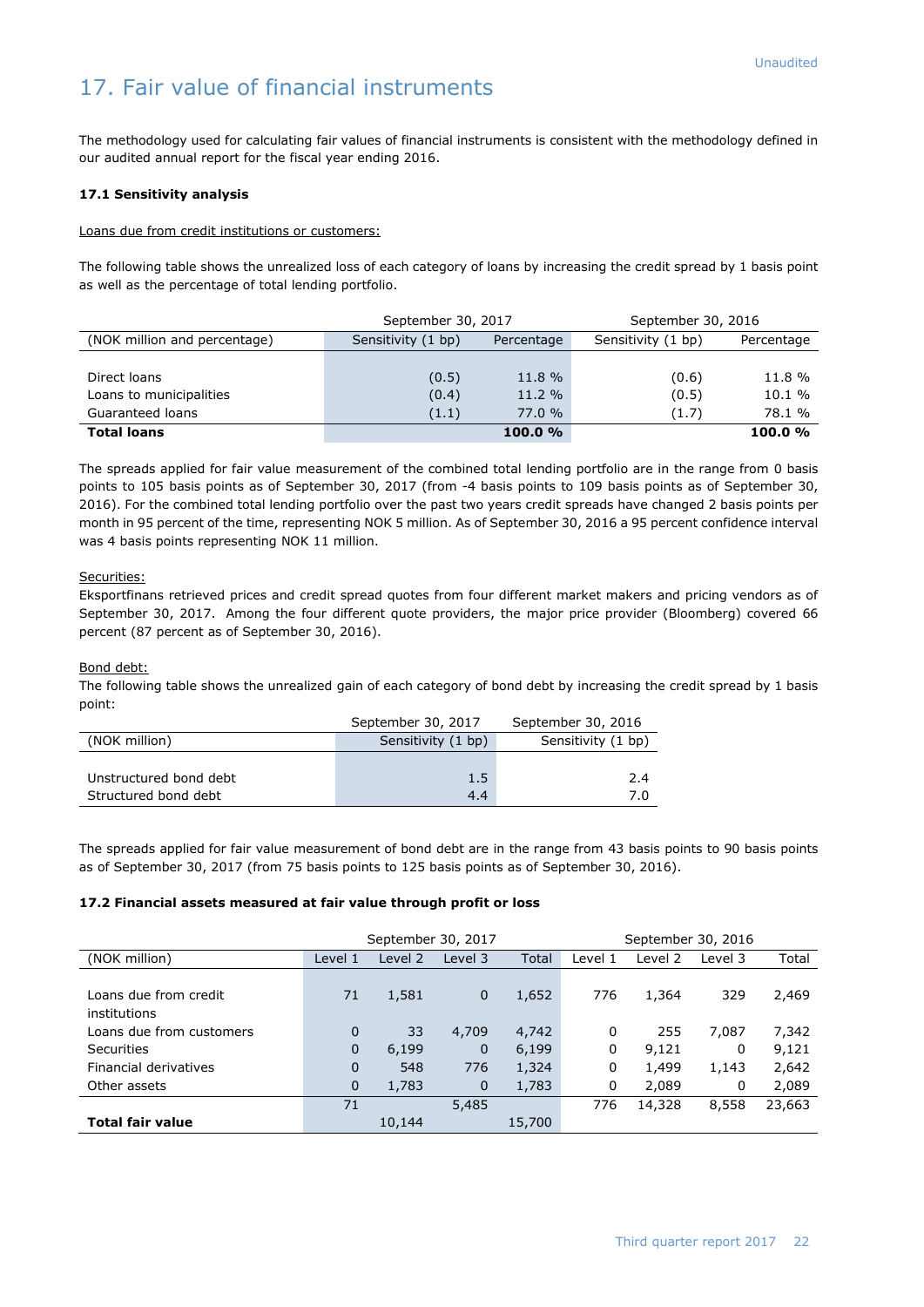#### **17.3 Financial liabilities measured at fair value through profit or loss**

|                         |         | September 30, 2017 |         |       | September 30, 2016 |         |         |        |
|-------------------------|---------|--------------------|---------|-------|--------------------|---------|---------|--------|
| (NOK million)           | Level 1 | Level 2            | Level 3 | Total | Level 1            | Level 2 | Level 3 | Total  |
|                         |         |                    |         |       |                    |         |         |        |
| Commercial paper debt   | 0       | 573                | 0       | 573   | 0                  | 0       |         |        |
| Bond debt               | 0       | 0                  | 6,567   | 6,567 | 0                  | 0       | 13,333  | 13,333 |
| Financial derivatives   | 0       | 1,472              | 429     | 1,901 | 0                  | 1,885   | 642     | 2,527  |
| Other liabilities       | 0       | 624                | 0       | 624   | 0                  | 1.615   | 0       | 1,615  |
| <b>Total fair value</b> | 0       | 2.669              | 6,996   | 9,665 | 0                  | 3,500   | 13,975  | 17,475 |

#### **Movement of level 3 financial assets**

|                                                                                        |                                                             | From January 1, 2017 to September 30, 2017     |                          | From January 1, 2016 to September 30, 2016 |                                                             |                                                |                          |         |
|----------------------------------------------------------------------------------------|-------------------------------------------------------------|------------------------------------------------|--------------------------|--------------------------------------------|-------------------------------------------------------------|------------------------------------------------|--------------------------|---------|
| (NOK million)                                                                          | Loans and<br>receivables due<br>from credit<br>institutions | Loans and<br>receivables due<br>from customers | Financial<br>derivatives | Total                                      | Loans and<br>receivables due<br>from credit<br>institutions | Loans and<br>receivables due<br>from customers | Financial<br>derivatives | Total   |
| <b>Opening balance</b>                                                                 | 353                                                         | 6,260                                          | 769                      | 7,382                                      | 408                                                         | 9,602                                          | 928                      | 10,938  |
| Total gains or losses !)                                                               | $\mathbf{0}$                                                | (327)                                          | 27                       | (300)                                      | (31)                                                        | (532)                                          | 226                      | (337)   |
| Settlements                                                                            | (353)                                                       | (1,224)                                        | (20)                     | (1, 597)                                   | (48)                                                        | (1,983)                                        | (11)                     | (2,042) |
| <b>Closing balance</b>                                                                 | 0                                                           | 4,709                                          | 776                      | 5,485                                      | 329                                                         | 7,087                                          | 1,143                    | 8,559   |
| Total gains or losses !)<br>for the period in profit or<br>loss for assets held at the |                                                             |                                                |                          |                                            |                                                             |                                                |                          |         |
| end of the reporting period                                                            | 0                                                           | (327)                                          | 33                       | (294)                                      | (31)                                                        | (532)                                          | 229                      | (334)   |

\*) Presented under the line item 'Net gains/(losses) on financial instruments at fair value' in the statement of comprehensive income.

#### **Movement of level 3 financial liabilities**

|                                                                                                                               |                         | From January 1, 2017 to September 30, 2017 |              |                         | From January 1, 2016 to September 30, 2016 |           |  |  |
|-------------------------------------------------------------------------------------------------------------------------------|-------------------------|--------------------------------------------|--------------|-------------------------|--------------------------------------------|-----------|--|--|
|                                                                                                                               |                         |                                            |              |                         |                                            |           |  |  |
| (NOK million)                                                                                                                 | Bond debt <sup>3)</sup> | Financial<br>derivatives                   | Total        | Bond debt <sup>3)</sup> | Financial<br>derivatives                   | Total     |  |  |
| <b>Opening balance</b>                                                                                                        | 11,286                  | 823                                        | 12,109       | 35,856                  | 997                                        | 36,853    |  |  |
| Total gains or losses 1) 2)                                                                                                   | 527                     | (269)                                      | 258          | (402)                   | (234)                                      | (636)     |  |  |
| Issues                                                                                                                        | 2,000                   | $\mathbf 0$                                | 2,000        | 0                       | 0                                          | 0         |  |  |
| Settlements                                                                                                                   | (7, 246)                | (125)                                      | (7, 371)     | (22, 122)               | (121)                                      | (22, 243) |  |  |
| Transfers                                                                                                                     | $\mathbf{0}$            | $\mathbf 0$                                | $\mathbf{0}$ | 0                       | 0                                          | 0         |  |  |
| <b>Closing balance</b>                                                                                                        | 6,567                   | 429                                        | 6,996        | 13,332                  | 642                                        | 13,974    |  |  |
| Total gains or losses 1) 2)<br>for the period in profit or loss<br>for liabilities held at the end of<br>the reporting period | 507                     | (263)                                      | 245          | (259)                   | (180)                                      | (439)     |  |  |

1) Presented under the line item 'Net gains/(losses) on financial instruments at fair value' in the statement of comprehensive income.

<sup>2)</sup> For liabilities, positive figures are represented as losses and negative figures are represented as gains.

3) Structured bond debt and unstructured bond debt have been classified as bond debt as of June 30, 2017.